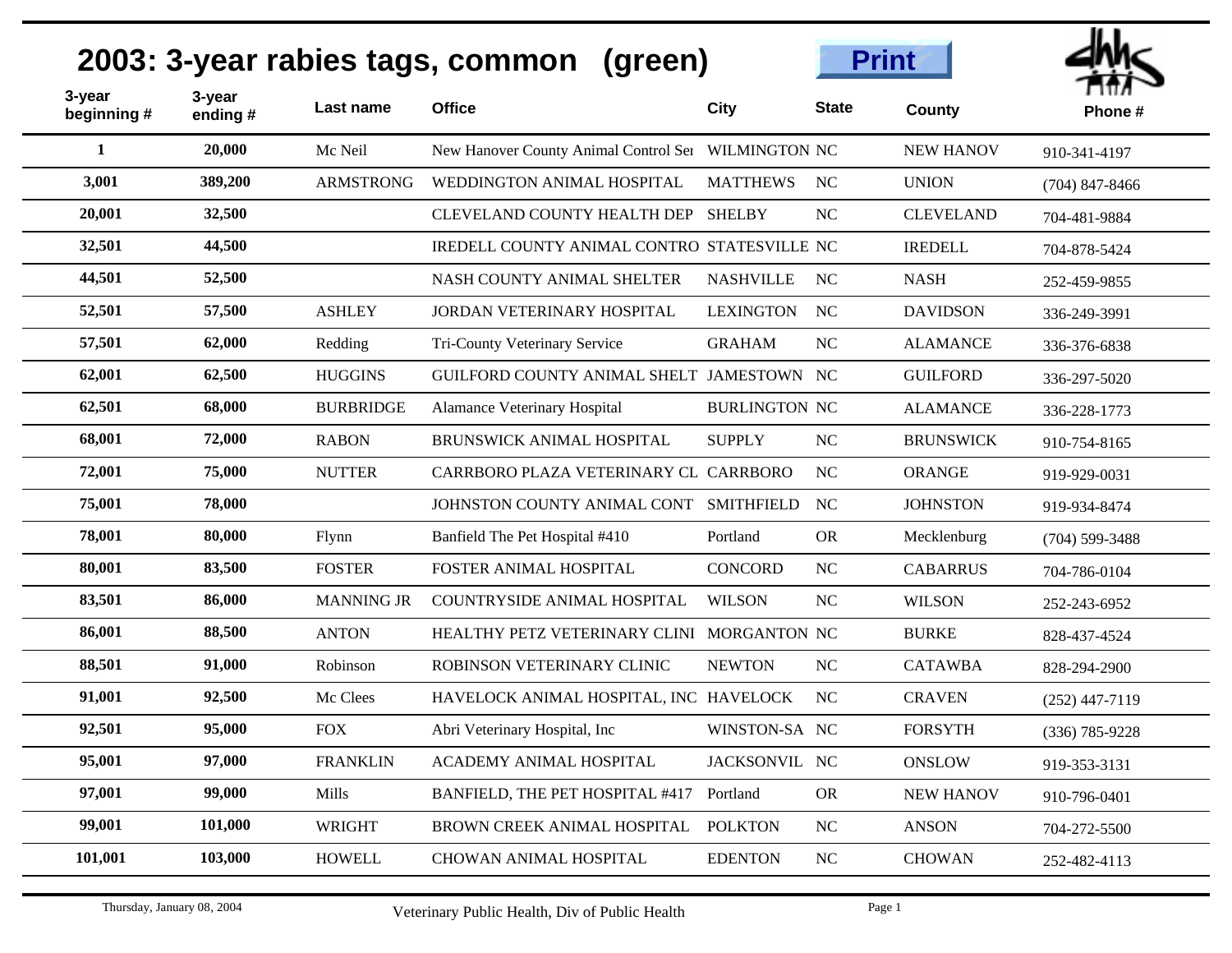| 3-year<br>beginning # | 3-year<br>ending# | Last name        | <b>Office</b>                                          | <b>City</b>          | <b>State</b> | County           | гшл<br>Phone#      |
|-----------------------|-------------------|------------------|--------------------------------------------------------|----------------------|--------------|------------------|--------------------|
| 103,001               | 105,000           | James            | <b>JAMES ANIMAL HOSPITAL</b>                           | <b>SALISBURY</b>     | NC           | <b>ROWAN</b>     | 704-636-1100       |
| 105,001               | 107,000           | <b>KILLOUGH</b>  | LONG ANIMAL HOSPITAL                                   | CHARLOTTE NC         |              | Mecklenburg      | 704-523-2996       |
| 107,001               | 109,000           | Gerardot-Stipp   | MINT HILL ANIMAL CLINIC                                | Mint Hill            | $_{\rm NC}$  | Mecklenburg      | 704-545-3422       |
| 109,001               | 111,000           | Knowles          | NEUSE VETERINARY CLINIC                                | New Bern             | NC           | <b>CRAVEN</b>    | 252-637-7128       |
| 111,001               | 113,000           | Lowe             | ROWAN ANIMAL CLINIC                                    | <b>SALISBURY</b>     | NC           | <b>ROWAN</b>     | 704-636-3408       |
| 113,001               | 114,500           | <b>MILLER</b>    | Academy Animal Hospital                                | <b>LAURINBURG NC</b> |              | <b>SCOTLAND</b>  | 910-276-6068       |
| 114,501               | 116,000           | Campbell         | Animal Care Center                                     | <b>NEW BERN</b>      | NC           | <b>CRAVEN</b>    | $(252)$ 636-5040   |
| 116,001               | 117,500           | <b>MIDYETTE</b>  | <b>BLADEN ANIMAL HOSPITAL</b>                          | ELIZABETHT NC        |              | <b>BLADEN</b>    | 910-862-3960       |
| 117,501               | 119,000           | <b>SCHNEIDER</b> | Camp Lejeune Veterinary Treatment Facili TARAWA TER NC |                      |              | <b>ONSLOW</b>    | $(910)$ 450-1607   |
| 119,001               | 120,500           | <b>HOLT</b>      | EAST BEND ANIMAL CLINIC                                | <b>EAST BEND</b>     | NC           | <b>YADKIN</b>    | 336-699-8489       |
| 120,501               | 122,000           | <b>MARAIS</b>    | FOOTHILLS ANIMAL CLINIC                                | RUTHERFOR NC         |              | <b>RUTHERFOR</b> | 828-248-2168       |
| 122,001               | 123,500           | <b>CANNADY</b>   | Little Mountain Veterinary Clinic                      | <b>DENVER</b>        | NC           | <b>CATAWBA</b>   | 704-489-2444       |
| 123,501               | 125,000           | Bowman           | Bowman Animal Hospital & Cat Clinic, In Raleigh        |                      | $_{\rm NC}$  | Wake             | $(919) 847 - 6216$ |
| 125,001               | 126,000           | <b>COOPER</b>    | PASQUOTANK ANIMAL HOSPITAL                             | ELIZABETH C NC       |              | <b>PASQUOTAN</b> | 252-264-3372       |
| 126,001               | 126,500           | Cristea          | Wellness Office Jacksonville                           | Richlands            | NC           | Onslow           | $(910)$ 330-0481   |
| 126,501               | 129,000           | <b>MECKES</b>    | APEX VETERINARY HOSPITAL                               | <b>APEX</b>          | NC           | <b>WAKE</b>      | 919-362-8878       |
| 129,001               | 131,500           | Armstrong        | Monroe Animal Hospital                                 | Monroe               | $\rm NC$     | Union            | $(704)$ 289-5242   |
| 131,501               | 133,500           | <b>CAMPBELL</b>  | <b>CRAVEN ANIMAL HOSPITAL</b>                          | <b>NEW BERN</b>      | NC           | <b>CRAVEN</b>    | 252-637-4541       |
| 133,501               | 135,500           | <b>JONES</b>     | LENOIR VETERINARY HOSPITAL                             | <b>LENOIR</b>        | NC           | <b>CALDWELL</b>  | 828-728-6713       |
| 135,501               | 137,500           | <b>DAVIS</b>     | MONROE ROAD ANIMAL HOSPITAL                            | <b>CHARLOTTE</b>     | NC           | Mecklenburg      | 704-333-3336       |
| 137,501               | 139,500           | <b>GINTIS</b>    | SWIFT CREEK ANIMAL HOSPITAL                            | <b>RALEIGH</b>       | $\rm NC$     | <b>WAKE</b>      | 919-851-8387       |
| 139,501               | 141,500           | <b>DARKOW</b>    | TAR RIVER ANIMAL HOSPITAL                              | <b>WASHINGTO</b>     | NC           | <b>BEAUFORT</b>  | 252-946-2417       |
| 141,501               | 143,500           | <b>Burtis</b>    | Waxhaw Animal Hospital                                 | Waxhaw               | $_{\rm NC}$  | Union            | $(704)$ 843-2269   |
|                       |                   |                  |                                                        |                      |              |                  |                    |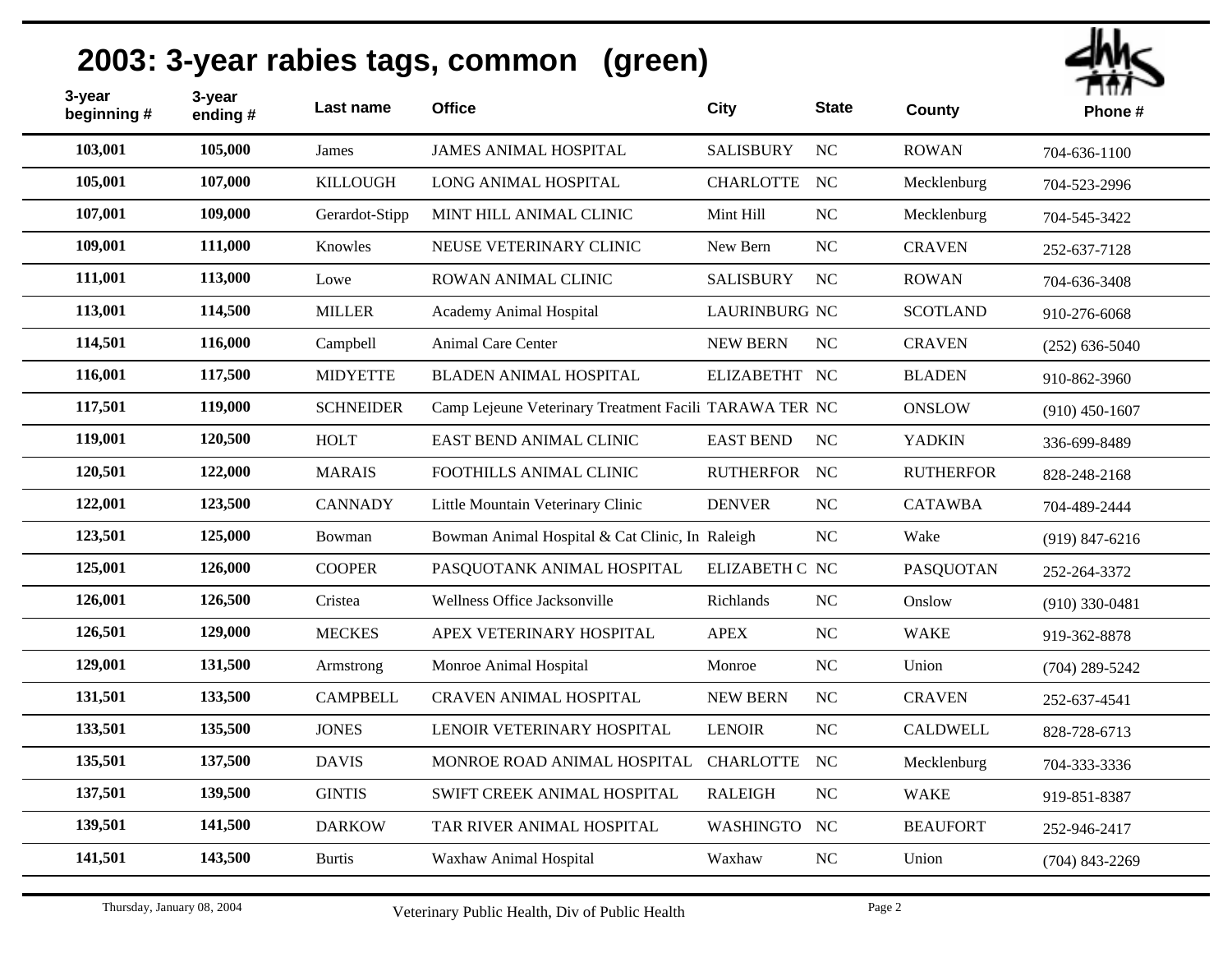| 3-year<br>beginning# | 3-year<br>ending# | Last name         | <b>Office</b>                                   | <b>City</b>           | <b>State</b>     | <b>County</b>    | ППЛ<br>Phone#      |
|----------------------|-------------------|-------------------|-------------------------------------------------|-----------------------|------------------|------------------|--------------------|
| 143,501              | 145,000           | <b>HILL</b>       | <b>ANIMAL HOSPITAL</b>                          | <b>HICKORY</b>        | NC               | <b>CATAWBA</b>   | 828-322-1135       |
| 145,001              | 146,500           | <b>BOSTON</b>     | <b>COUNTRYSIDE PET HOSPITAL</b>                 | <b>CONOVER</b>        | NC               | <b>CATAWBA</b>   | 828-465-7387       |
| 146,501              | 148,000           | Davis             | FRANKLIN ANIMAL CLINIC                          | <b>LOUISBURG</b>      | NC               | <b>FRANKLIN</b>  | 919-496-2638       |
| 148,001              | 149,500           |                   | MANCHESTER HAYES BARTON ANIMAL HOSPITAL RALEIGH |                       | NC               | <b>WAKE</b>      | 919-833-2666       |
| 149,501              | 151,000           | <b>GLENN</b>      | <b>INDIAN TRAIL ANIMAL HOSPITAL</b>             | <b>INDIAN TRAI NC</b> |                  | <b>UNION</b>     | 704-821-7040       |
| 151,001              | 152,500           | <b>LAWRENCE</b>   | Lake Country Animal Hospital                    | ROANOKE RA NC         |                  | <b>HALIFAX</b>   | 252-308-1882       |
| 152,501              | 154,000           | <b>HAYWOOD</b>    | MONTGOMERY ANIMAL CLINC                         | <b>TROY</b>           | NC               | <b>MONTGOME</b>  | 910-572-3781       |
| 154,001              | 155,500           | <b>INSCOE</b>     | NEWTON VETERINARY CLINIC                        | <b>NEWTON</b>         | NC               | <b>CATAWBA</b>   | 828-464-5020       |
| 155,501              | 157,000           |                   | POLK COUNTY ANIMAL CONTROL                      | <b>COLUMBUS</b>       | NC               | <b>POLK</b>      | 828-894-3001       |
| 157,001              | 158,500           | <b>RHEA</b>       | SANDHILL VETERINARY HOSPITAL                    | SOUTHERN PI NC        |                  | <b>MOORE</b>     | 910-692-3551       |
| 158,501              | 160,000           | CORNELL           | SARDIS ANIMAL CLINIC                            | CHARLOTTE NC          |                  | <b>MECKLENBU</b> | 704-847-4796       |
| 160,001              | 161,500           | <b>BELDEGREEN</b> | STONEY CREEK ANIMAL HOSPITAL CHARLOTTE NC       |                       |                  | <b>MECKLENBU</b> | 704-717-0616       |
| 161,501              | 163,000           | <b>GOLDMAN</b>    | TAR RIVER VETERINARY HOSPITAL FRANKLINTO NC     |                       |                  | <b>FRANKLIN</b>  | 919-494-5500       |
| 163,001              | 164,500           | <b>ALLEN</b>      | Triangle-Tower Animal Hospital                  | <b>RALEIGH</b>        | NC               | <b>WAKE</b>      | $(919)$ 231-8030   |
| 164,501              | 165,500           |                   | Neuenschwander Brentwood Animal Hospital        | <b>RALEIGH</b>        | NC               | <b>WAKE</b>      | 919-872-6060       |
| 165,501              | 166,500           | <b>BROWNING</b>   | CHERRYVILLE ANIMAL HOSPITAL                     | CHERRYVILL NC         |                  | <b>GASTON</b>    | 704-435-5475       |
| 166,501              | 167,500           | <b>MITCHELL</b>   | Maiden Small Animal Hospital                    | <b>MAIDEN</b>         | NC               | <b>LINCOLN</b>   | 828-428-0010       |
| 167,501              | 168,500           | Mc Hugh           | PARK VETERINARY HOSPITAL                        | <b>DURHAM</b>         | NC               | <b>DURHAM</b>    | 919-544-3758       |
| 168,501              | 170,000           | <b>TYSOR</b>      | Chatham Veterinary Service                      | <b>SILER CITY</b>     | <b>NC</b>        | <b>CHATHAM</b>   | $(919) 742 - 4441$ |
| 170,001              | 171,500           | <b>SWENBERG</b>   | CORNWALLIS ROAD ANIMAL HOSPI DURHAM             |                       | NC               | <b>DURHAM</b>    | 919-489-9194       |
| 171,501              | 173,000           | <b>ALBRIGHT</b>   | CROSSROADS VETERINARY HOSPIT RALEIGH            |                       | NC               | <b>WAKE</b>      | 919-851-8979       |
| 173,001              | 174,500           | Mac Donald        | HILLSBOROUGH VETERINARY CLIN Hillsborough       |                       | $_{\mathrm{NC}}$ | <b>ORANGE</b>    | 919-732-9969       |
| 174,501              | 176,000           | Fuller            | <b>Caswell Veterinary Service</b>               | Yanceyville           | $\rm NC$         | Caswell          | $(336) 694 - 6321$ |
|                      |                   |                   |                                                 |                       |                  |                  |                    |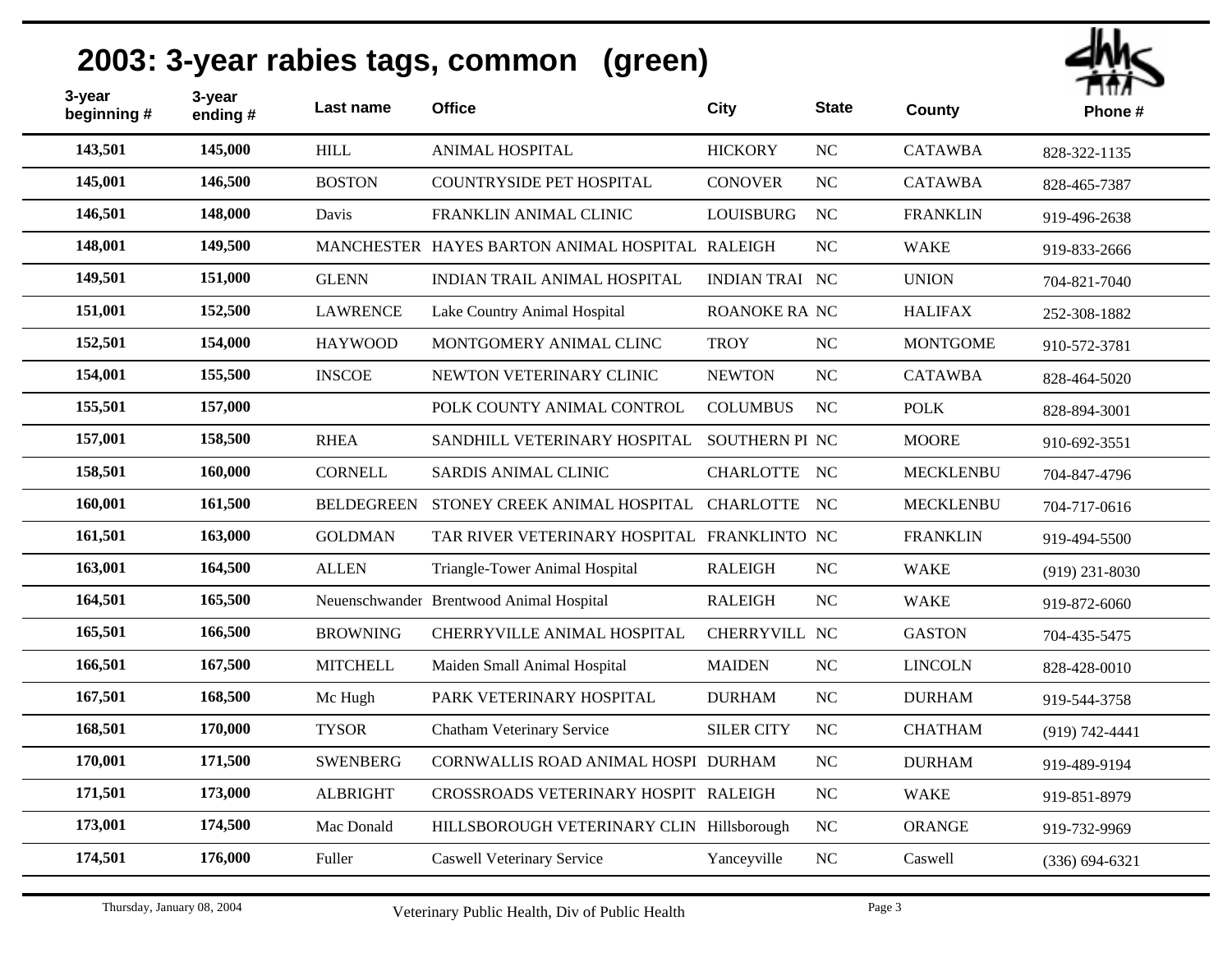| 3-year<br>beginning # | 3-year<br>ending# | Last name        | <b>Office</b>                               | City              | <b>State</b> | <b>County</b>    | ППЛ<br>Phone#      |
|-----------------------|-------------------|------------------|---------------------------------------------|-------------------|--------------|------------------|--------------------|
| 176,001               | 177,000           | <b>SPINDEL</b>   | ANIMAL ARK VETERINARY HOSPIT                | <b>CLEMMONS</b>   | <b>NC</b>    | <b>FORSYTH</b>   | 336-778-2738       |
| 177,001               | 178,000           | <b>BUDD</b>      | ARENDELL ANIMAL HOSPITAL                    | MOREHEAD C NC     |              | <b>CARTERET</b>  | 252-726-4998       |
| 178,001               | 179,000           | <b>CRABTREE</b>  | <b>Carver Street Animal Hospital</b>        | <b>DURHAM</b>     | NC           | <b>DURHAM</b>    | 919-477-7319       |
| 179,001               | 180,000           | <b>STIPP</b>     | CLEAR CREEK ANIMAL HOSPITAL                 | CHARLOTTE NC      |              | <b>MECKLENBU</b> | 704-537-8405       |
| 180,001               | 181,000           | <b>PRICE</b>     | <b>CUMBERLAND ANIMAL HOSPITAL</b>           | FAYETTEVIL NC     |              | <b>CUMBERLAN</b> | 910-822-3337       |
| 181,001               | 182,000           | <b>GARING</b>    | ELKIN VETERINARY CLINIC                     | <b>ELKIN</b>      | NC           | <b>WILKES</b>    | 336-835-1853       |
| 182,001               | 183,000           |                  | FORSYTH COUNTY HEALTH DEPAR                 | WINSTON-SA NC     |              | <b>FORSYTH</b>   | 336-727-2760       |
| 183,001               | 184,000           | <b>MARLATT</b>   | <b>GARNER ANIMAL HOSPITAL</b>               | <b>GARNER</b>     | NC           | <b>WAKE</b>      | 919-772-0404       |
| 184,001               | 185,000           | <b>CRUMLEY</b>   | HEARTWOOD ANIMAL HOSPITAL                   | YOUNGSVILL NC     |              | <b>FRANKLIN</b>  | 919-570-9311       |
| 185,001               | 186,000           | <b>PATTERSON</b> | HIGHLANDS-CASHIERS ANIMAL CLI HIGHLANDS     |                   | NC           | <b>MACON</b>     | 828-526-5206       |
| 186,001               | 187,000           | <b>PEARCE</b>    | LEESVILLE ANIMAL HOSPITAL                   | <b>RALEIGH</b>    | NC           | <b>WAKE</b>      | 919-870-7000       |
| 187,001               | 188,000           | Sykes            | LEONARD-SYKES HOSPITAL FOR PE WILMINGTON NC |                   |              | <b>NEW HANOV</b> | $(910) 791 - 8426$ |
| 188,001               | 189,000           | <b>COMBS</b>     | LEWIS VETERINARY CLINIC                     | LUMBERTON NC      |              | <b>ROBESON</b>   | 910-738-9368       |
| 189,001               | 190,000           | <b>LLOYD</b>     | LIVE OAK VETERINARY HOSPITAL                | Beaufort          | NC           | <b>CARTERET</b>  | 252-504-2097       |
| 190,001               | 191,000           | <b>WEEKS</b>     | Providence Veterinary Associates            | CHARLOTTE NC      |              | <b>MECKLENBU</b> | 704-542-0049       |
| 191,001               | 192,000           | <b>DOZIER</b>    | REA ROAD ANIMAL HOSPITAL                    | CHARLOTTE NC      |              | <b>MECKLENBU</b> | 704-544-6313       |
| 192,001               | 193,000           | Souder           | SOUTH ROBESON VETERINARY CLI FAIRMONT       |                   | NC           | <b>ROBESON</b>   | 910-628-7178       |
| 193,001               | 194,000           | <b>COOPER</b>    | St. Francis Hospital For Animals            | CHARLOTTE NC      |              | <b>MECKLENBU</b> | 704-527-2030       |
| 194,001               | 195,000           | <b>MILLIREN</b>  | THOMASVILLE VETERINARY HOSPI THOMASVILL NC  |                   |              | <b>DAVIDSON</b>  | 336-475-9119       |
| 195,001               | 196,000           | <b>SCHELL</b>    | Timbercreek Veterinary Hospital             | JONESVILLE NC     |              | <b>YADKIN</b>    | 336-526-6013       |
| 196,001               | 197,000           | <b>BARNES</b>    | TOPSAIL ANIMAL HOSPITAL                     | HAMPSTEAD NC      |              | <b>PENDER</b>    | 910-270-4401       |
| 197,001               | 198,000           | <b>BOOKER</b>    | JOHNSTON ANIMAL HOSPITAL                    | <b>SMITHFIELD</b> | NC           | <b>JOHNSTON</b>  | 919-934-3511       |
| 198,001               | 199,000           | Miller           | Durham Animal Hospital                      | Durham            | NC           | Durham           | $(919)$ 471-1579   |
|                       |                   |                  |                                             |                   |              |                  |                    |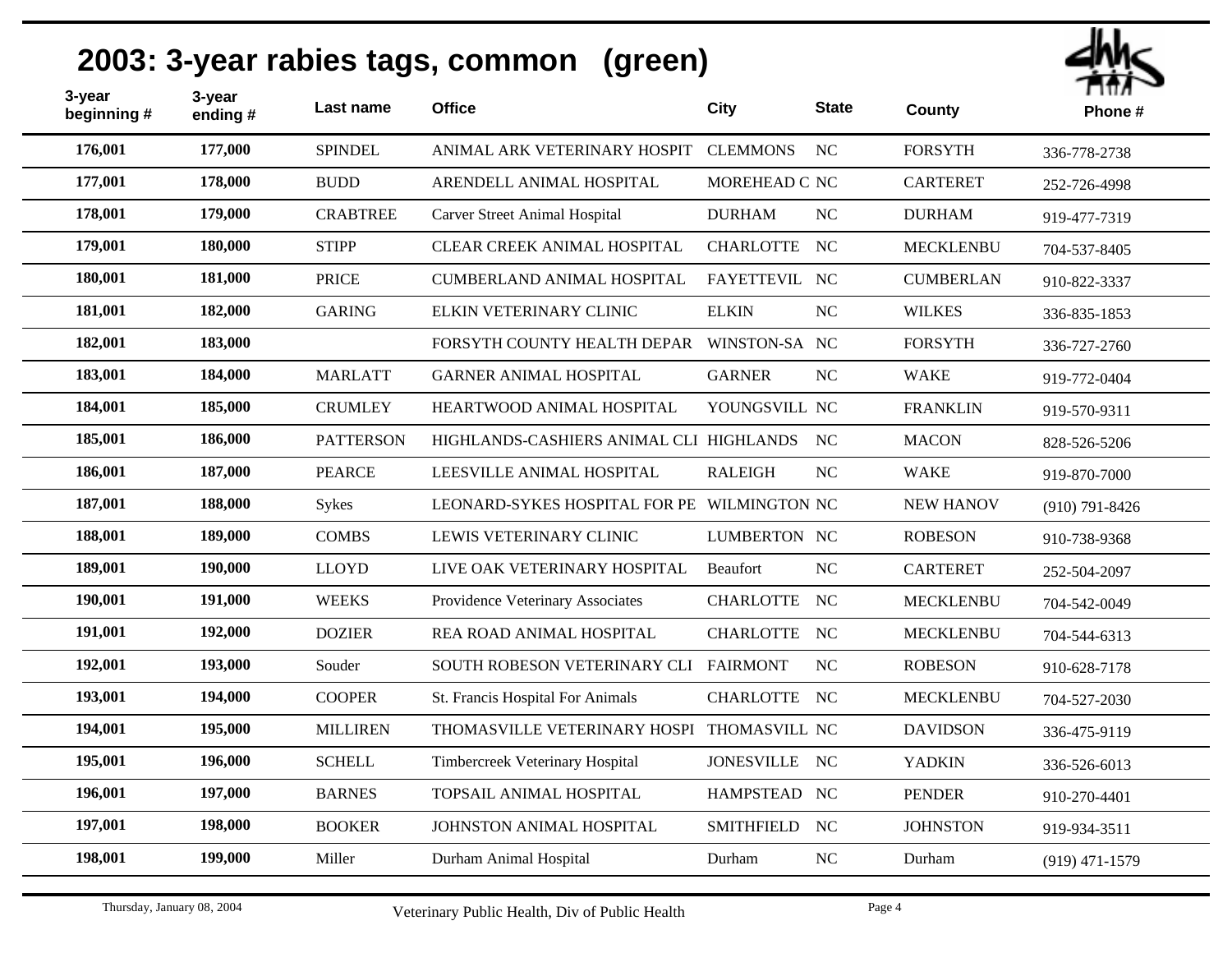| 3-year<br>beginning # | 3-year<br>ending# | Last name      | <b>Office</b>                             | City                 | <b>State</b>     | County           | гиил<br>Phone#     |
|-----------------------|-------------------|----------------|-------------------------------------------|----------------------|------------------|------------------|--------------------|
| 199,001               | 200,000           | Keel           | Animal Hospital Of Pitt County            | Greenville           | NC               | Pitt             | $(252)$ 756-0148   |
| 200,001               | 200,500           | <b>ROSE</b>    | <b>COASTAL PET CLINIC</b>                 | <b>BAYBORO</b>       | NC               | <b>PAMLICO</b>   | 252-745-5161       |
| 200,501               | 201,000           | <b>LOWRY</b>   | EASTRIDGE ANIMAL HOSPITAL                 | <b>GASTONIA</b>      | NC               | <b>GASTON</b>    | 704-869-9400       |
| 201,001               | 201,500           | <b>BROOKS</b>  | PEMBROKE VETERINARY HOSPITAL PEMBROKE     |                      | <b>NC</b>        | <b>ROBESON</b>   | 910-521-3431       |
| 201,501               | 202,000           | Williston      | <b>Armstrong Animal Clinic</b>            | Charlotte            | $_{\mathrm{NC}}$ | Mecklenburg      | $(704)$ 334-1996   |
| 202,001               | 202,500           | Jaconis        | <b>Carteret Animal Hospital</b>           | Beaufort             | $\rm NC$         | Carteret         | $(252)$ 728-7600   |
| 202,501               | 205,000           | <b>WEAVER</b>  | SHARON LAKES ANIMAL HOSPITAL CHARLOTTE NC |                      |                  | <b>MECKLENBU</b> | 704-552-0647       |
| 205,001               | 206,500           | <b>BISSELL</b> | <b>CHARLOTTE CAT CLINIC</b>               | CHARLOTTE NC         |                  | <b>MECKLENBU</b> | 704-375-7558       |
| 206,501               | 208,000           | <b>CURRIN</b>  | MAYFAIR ANIMAL HOSPITAL                   | <b>CARY</b>          | NC               | <b>WAKE</b>      | 919-467-6146       |
| 208,001               | 209,500           | <b>MILLER</b>  | TRIANGLE VETERINARY HOSPITAL DURHAM       |                      | NC               | <b>DURHAM</b>    | $(919)$ 489-2391   |
| 209,501               | 210,500           | <b>COTTON</b>  | BROOKWOOD VETERINARY CLINIC RALEIGH       |                      | NC               | <b>WAKE</b>      | 919-779-2940       |
| 210,501               | 211,500           | <b>LASH</b>    | CLEVELAND SCHOOL ANIMAL HOSP GARNER       |                      | NC               | <b>JOHNSTON</b>  | 919-662-7387       |
| 211,501               | 212,500           | <b>WARREN</b>  | LAKE CROSS VETERINARY HOSPITA DAVIDSON    |                      | NC               | <b>MECKLENBU</b> | 704-948-6300       |
| 212,501               | 213,500           | <b>HUDSON</b>  | NORTHWOODS ANIMAL HOSPITAL                | <b>CARY</b>          | $\rm NC$         | <b>WAKE</b>      | 919-481-2987       |
| 213,501               | 214,500           | Rodeffer       | PIEDMONT VETERINARY CLINIC                | HILLSBOROU NC        |                  | <b>ORANGE</b>    | $(919) 732 - 2569$ |
| 214,501               | 215,500           | <b>WILSON</b>  | PINE HOLLOW ANIMAL HOSPITAL               | <b>WARRENTON NC</b>  |                  | <b>WARREN</b>    | 252-257-3833       |
| 215,501               | 216,500           | <b>ALLEN</b>   | PARK CEDAR ANIMAL HOSPITAL                | CHARLOTTE NC         |                  | Mecklenburg      | 704-541-3026       |
| 216,501               | 217,500           | Murphy         | <b>Plantation Animal Clinic</b>           | Matthews             | <b>NC</b>        | Mecklenburg      | $(704)$ 841-2225   |
| 217,501               | 218,000           |                | EDGECOMBE COUNTY HEALTH DEP TARBORO       |                      | NC               | <b>EDGECOMBE</b> | 252-641-7851       |
| 218,001               | 218,500           | <b>HADEN</b>   | ANIMAL MEDICAL CENTER OF GAR GARNER       |                      | $\rm NC$         | <b>WAKE</b>      | 919-779-8887       |
| 218,501               | 219,000           | Bobenhouse     | <b>BANFIELD, THE PET HOSPITAL #406</b>    | <b>PORTLAND</b>      | <b>OR</b>        | <b>MECKLENBU</b> | 704-847-7001       |
| 219,001               | 219,500           | <b>HOYME</b>   | BLUE RIDGE VETERINARY CLINIC              | <b>BANNER ELK NC</b> |                  | <b>WATAUGA</b>   | 828-963-6641       |
| 219,501               | 220,000           | Schacht        | Commonwealth Animal Hospital              | CHARLOTTE NC         |                  | Mecklenburg      | 704-370-0767       |
|                       |                   |                |                                           |                      |                  |                  |                    |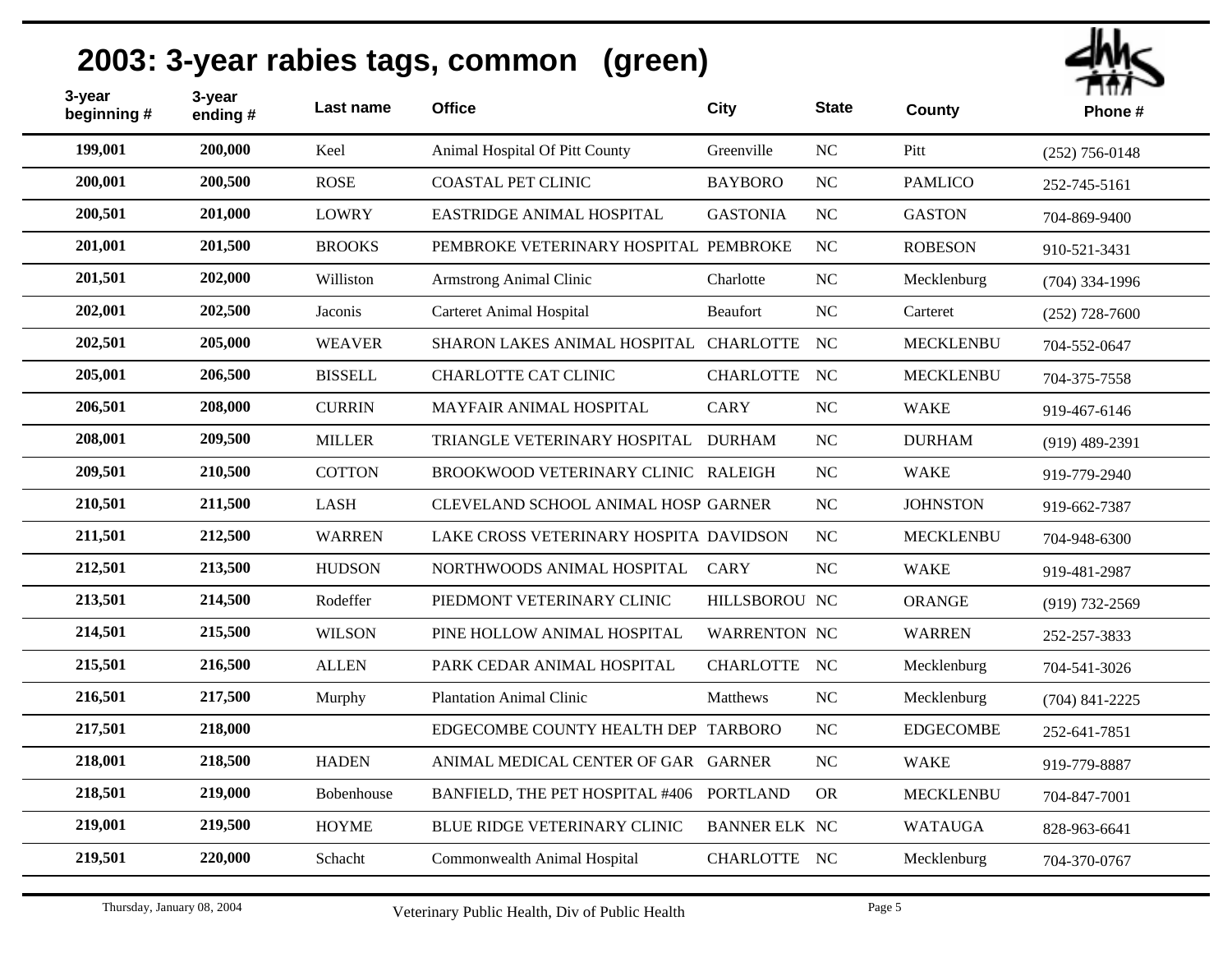| 3-year<br>beginning # | 3-year<br>ending# | Last name       | <b>Office</b>                                         | City                 | <b>State</b> | County           | Пπл<br>Phone#      |
|-----------------------|-------------------|-----------------|-------------------------------------------------------|----------------------|--------------|------------------|--------------------|
| 220,001               | 220,500           | <b>METZ</b>     | Companion Animal Hospital Of Wakefield RALEIGH        |                      | NC           | <b>WAKE</b>      | 919-488-5300       |
| 220,501               | 221,000           | <b>CREED</b>    | <b>CROSSROADS ANIMAL HOSPITAL</b>                     | <b>DALLAS</b>        | NC           | <b>GASTON</b>    | 704-922-7607       |
| 221,001               | 221,500           | <b>ROUNTREE</b> | <b>GOOSE CREEK ANIMAL HOSPITAL</b>                    | <b>SUNBURY</b>       | NC           | <b>GATES</b>     | 252-465-4831       |
| 221,501               | 222,000           | Padgett         | Jacksonville Veterinary Hospital                      | JACKSONVIL NC        |              | <b>ONSLOW</b>    | $(910)$ 347-3186   |
| 222,001               | 222,500           | <b>LUCAS</b>    | LEWISVILLE ANIMAL CLINIC                              | LEWISVILLE NC        |              | <b>FORSYTH</b>   | 336-945-9919       |
| 222,501               | 223,000           | <b>GREENE</b>   | Mc Dowell Veterinary Clinic                           | <b>MARION</b>        | NC           | <b>MCDOWELL</b>  | 828-652-8471       |
| 223,001               | 223,500           | <b>NUSBAUM</b>  | NORTH COLLEGE ROAD ANIMAL HO WILMINGTON NC            |                      |              | <b>NEW HANOV</b> | 910-452-2273       |
| 223,501               | 224,000           | <b>BUCKLEY</b>  | PINEVILLE ANIMAL HOSPITAL                             | <b>PINEVILLE</b>     | NC           | <b>MECKLENBU</b> | 704-552-2005       |
| 224,001               | 224,500           | <b>WARD</b>     | 70 WEST VETERINARY HOSPITAL                           | <b>HAVELOCK</b>      | <b>NC</b>    | <b>CRAVEN</b>    | 252-447-9525       |
| 224,501               | 225,000           | <b>GORE</b>     | <b>Spring Forest Animal Hospital</b>                  | <b>RALEIGH</b>       | NC           | <b>WAKE</b>      | 919-878-7387       |
| 225,001               | 225,500           | <b>STEWART</b>  | Stewarts Mountain View Animal Hospital SPRUCE PINE NC |                      |              | <b>MITCHELL</b>  | $(828)$ 765-7059   |
| 225,501               | 226,000           | <b>ALLEN</b>    | WEAVERVILLE ANIMAL CLINIC                             | <b>WEAVERVILL NC</b> |              | <b>BUNCOMBE</b>  | 828-658-2431       |
| 226,001               | 226,500           | Gintis          | Lake Pine Animal Hospital                             | Apex                 | NC           | Wake             | $(919)$ 380-1157   |
| 226,501               | 227,000           |                 | Pamlico County Health Department                      | Bayboro              | $\rm NC$     | Pamlico          | $(252)$ 745-5111   |
| 227,001               | 227,500           | <b>Barth</b>    | Zebulon Animal Hospital                               | Zebulon              | NC           | Wake             | $(919)$ 269-4500   |
| 227,501               | 228,000           | Freer           | Freer Animal Hospital                                 | Mt Airy              | NC           | Surry            | $(336) 786 - 5197$ |
| 228,001               | 228,500           | Mc Millian      | Banfield The Pet Hospital #411                        | Portland             | <b>OR</b>    | Forsyth          | $(336)$ 765-8339   |
| 228,501               | 229,000           | Bailey          | Animal Hospital Of Peak Plaza                         | Apex                 | NC           | Wake             | $(919)$ 362-0515   |
| 229,001               | 229,500           | Thompson        | <b>Thompson Animal Hospital</b>                       | Wingate              | NC           | Union            | $(704)$ 283-5942   |
| 229,501               | 230,000           | Hoover, Jr.     | Westside Animal Hospital                              | Durham               | $\rm NC$     | Durham           | $(919)$ 383-5578   |
| 230,001               | 230,500           | <b>Brown</b>    | Dixie Trail Animal Clinic                             | Raleigh              | NC           | Wake             | $(919) 781 - 5977$ |
| 230,501               | 232,700           | Schaaf          | NORTH MECKLENBURG ANIMAL HO CORNELIUS                 |                      | <b>NC</b>    | <b>MECKLENBU</b> | 704-892-0207       |
| 232,701               | 234,900           | <b>LOCKLEAR</b> | SOUTHEASTERN VETERINARY HOS LUMBERTON NC              |                      |              | <b>ROBESON</b>   | 910-739-9411       |
|                       |                   |                 |                                                       |                      |              |                  |                    |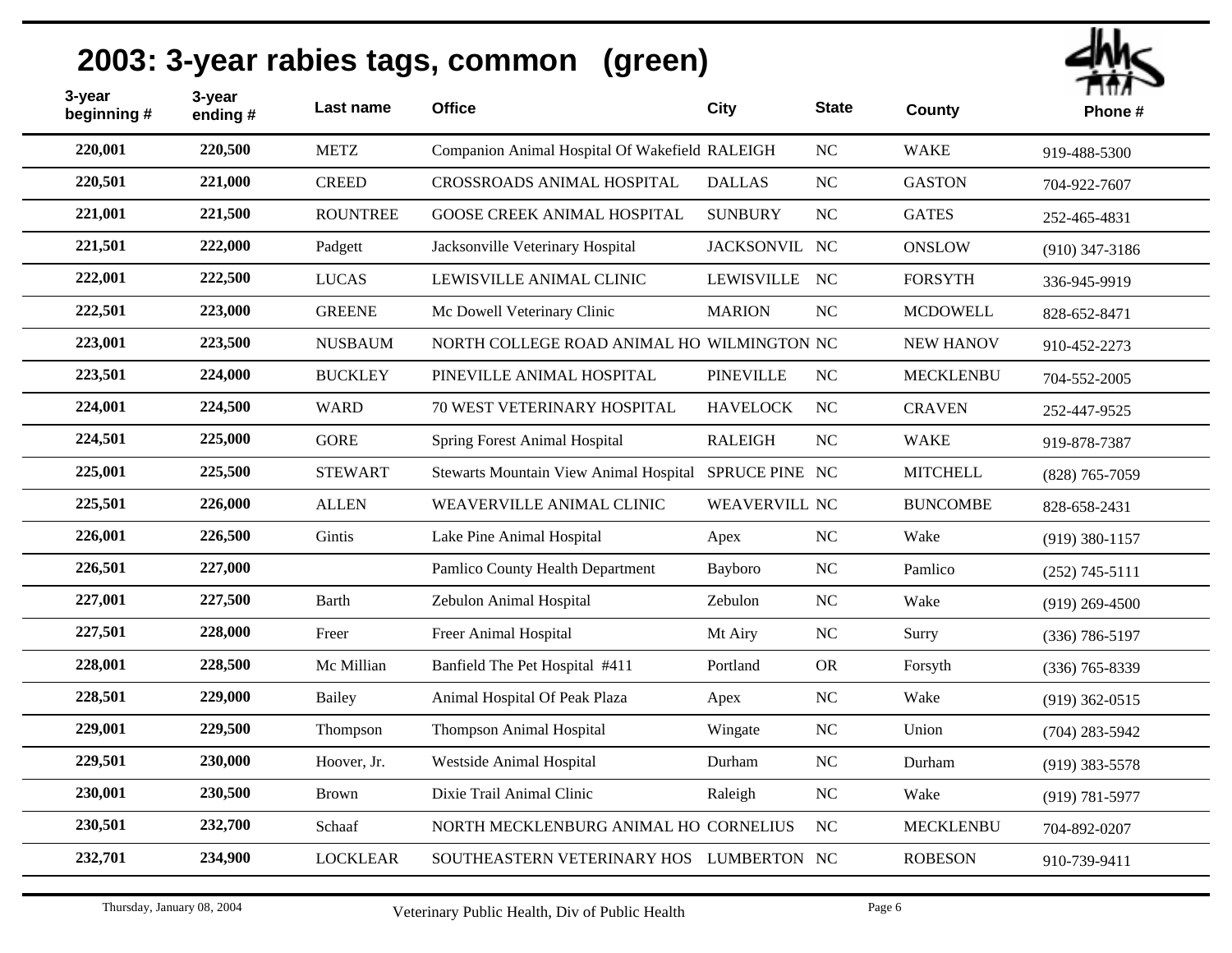| 3-year<br>beginning# | 3-year<br>ending# | Last name        | <b>Office</b>                                | <b>City</b>      | <b>State</b> | <b>County</b>    | ппл ~<br>Phone#    |
|----------------------|-------------------|------------------|----------------------------------------------|------------------|--------------|------------------|--------------------|
| 234,901              | 236,700           | <b>CRANFORD</b>  | PEACHTREE VETERINARY HOSPITA MURPHY          |                  | NC           | <b>CHEROKEE</b>  | 828-837-2396       |
| 236,701              | 236,900           | <b>WILKINS</b>   | ELON ANIMAL HOSPITAL, INC                    | <b>ELON</b>      | NC           | <b>ALAMANCE</b>  | 336-584-3738       |
| 236,901              | 238,700           | <b>BECKWORTH</b> | ASHE ANIMAL CLINIC                           | <b>JEFFERSON</b> | NC           | <b>ASHE</b>      | 336-246-2341       |
| 238,701              | 239,900           | <b>DICK</b>      | MAGNOLIA ANIMAL HOSPITAL                     | <b>DELAND</b>    | FL           | <b>WAKE</b>      | $(919) 873 - 9190$ |
| 239,901              | 240,000           | Smoak            |                                              | Raeford          | NC           | Hoke             | $(910)$ 907-7931   |
| 240,001              | 240,200           | Huff             | <b>Plantation Animal Hospital</b>            | Clayton          | NC           | Johnston         | $(919)$ 359-9977   |
| 240,201              | 240,300           | Feldman          |                                              | Durham           | NC           | Durham           | $(919)$ 489-7039   |
| 240,301              | 240,500           | Weirick          | Weirick Mobile Vet Service                   | Greensboro       | NC           | Guilford         | $(336)$ 340-8686   |
| 240,501              | 240,600           | Longo            | Carolina Mobile Spay & Neuter Clinic         | Angier           | NC           | Harnett          | $(919)$ 906-7729   |
| 240,601              | 241,400           | <b>THOMPSON</b>  | Appalachian New River Veterinary Assoc BOONE |                  | $NC$         | <b>WATAUGA</b>   | 828-264-5621       |
| 241,401              | 241,500           | <b>ZEBLEY</b>    | ASHEVILLE HUMANE SOCIETY                     | <b>ASHEVILLE</b> | NC           | <b>BUNCOMBE</b>  | $(828)$ 253-6807   |
| 241,501              | 243,300           | Jackson          | HIDDEN VALLEY CLINIC                         | <b>RALEIGH</b>   | NC           | <b>WAKE</b>      | $(919) 876 - 0739$ |
| 243,301              | 244,900           | <b>WELLBORN</b>  | ANIMAL HOSPITAL OF EAST BURKE VALDESE        |                  | $NC$         | <b>BURKE</b>     | 828-874-8387       |
| 244,901              | 246,100           | <b>YOUNG</b>     | STEELE CREEK ANIMAL HOSPITAL                 | <b>CHARLOTTE</b> | NC           | <b>MECKLENBU</b> | 704-588-4400       |
| 246,101              | 246,200           | <b>KILLOUGH</b>  | N C S U College Of Veterinary Medicine       | <b>RALEIGH</b>   | $NC$         | <b>WAKE</b>      | 919-513-6572       |
| 246,201              | 247,400           | <b>JONES</b>     | DURANT ROAD ANIMAL HOSPITAL                  | <b>RALEIGH</b>   | NC           | <b>WAKE</b>      | 919-847-5533       |
| 247,401              | 248,600           | Mercer           | SOUTHPARK ANIMAL HOSPITAL                    | CHARLOTTE NC     |              | Mecklenburg      | $(704)$ 523-3457   |
| 248,601              | 249,500           | <b>RUBIN</b>     | ANIMAL HEALTH CARE CENTER                    | CHARLOTTE NC     |              | <b>MECKLENBU</b> | 704-392-3259       |
| 249,501              | 250,300           | Mc Mahon         | <b>BURKE ANIMAL CLINIC</b>                   | MORGANTON NC     |              | <b>Burke</b>     | 828-437-0481       |
| 250,301              | 251,100           | <b>BROWN</b>     | PIPER GLEN ANIMAL HOSPITAL                   | CHARLOTTE NC     |              | <b>MECKLENBU</b> | 704-541-7171       |
| 251,101              | 251,900           | <b>RIDGEWAY</b>  | RIDGEWAY ANIMAL CLINIC                       | <b>NEW BERN</b>  | $_{\rm NC}$  | <b>CRAVEN</b>    | 252-633-1204       |
| 251,901              | 252,600           | <b>HANES</b>     | DAVIS LAKE ANIMAL HOSPITAL                   | <b>CHARLOTTE</b> | NC           | <b>MECKLENBU</b> | 704-599-0405       |
| 252,601              | 253,300           | <b>MANGUM</b>    | <b>LOCUST ANIMAL CLINIC</b>                  | <b>LOCUST</b>    | NC           | <b>STANLY</b>    | 704-888-6590       |
|                      |                   |                  |                                              |                  |              |                  |                    |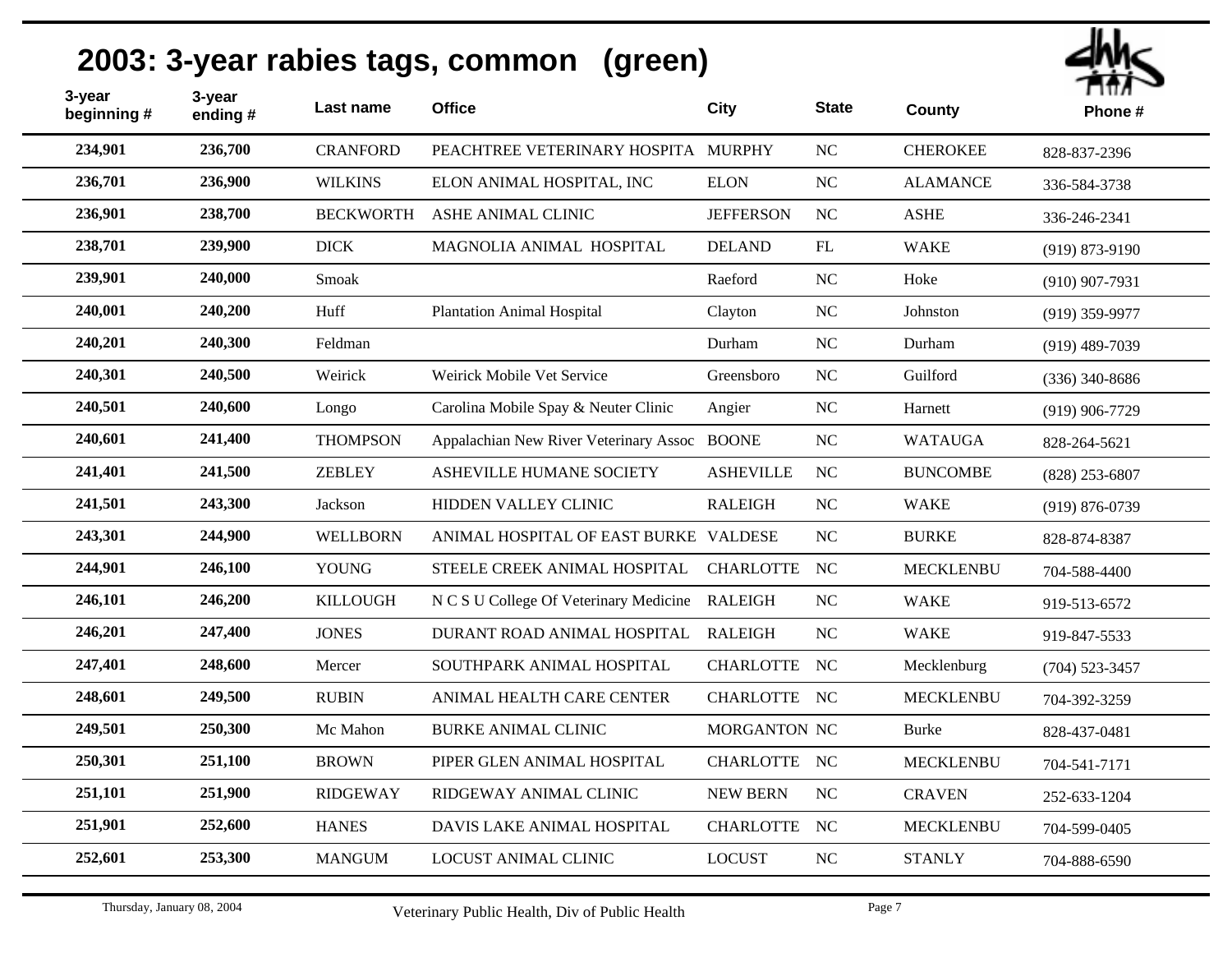| 3-year<br>beginning # | 3-year<br>ending# | Last name        | <b>Office</b>                                         | <b>City</b>          | <b>State</b> | County           | ППЛ<br>Phone#      |
|-----------------------|-------------------|------------------|-------------------------------------------------------|----------------------|--------------|------------------|--------------------|
| 253,301               | 254,000           | <b>ARMSTRONG</b> | WEDDINGTON ANIMAL HOSPITAL                            | <b>MATTHEWS</b>      | NC           | <b>UNION</b>     | $(704)$ 847-8466   |
| 254,001               | 254,600           | <b>CUMBUS</b>    | GREENWOOD VETERINARY HOSPIT DURHAM                    |                      | NC           | <b>DURHAM</b>    | 919-544-8297       |
| 254,601               | 254,800           | WHITLEY, JR      | BERKELEY VETERINARY CLINIC                            | GOLDSBORO NC         |              | <b>WAYNE</b>     | 919-778-5398       |
| 254,801               | 255,000           | <b>DIENHART</b>  | HILLTOP ANIMAL HOSPITAL                               | <b>FUQUAY-VAR NC</b> |              | <b>WAKE</b>      | 919-552-5232       |
| 255,001               | 258,000           | <b>HUTT</b>      | NORTH PAW ANIMAL HOSPITAL                             | <b>DURHAM</b>        | NC           | <b>DURHAM</b>    | 919-471-1471       |
| 258,001               | 260,500           | <b>JACKSON</b>   | Quail Corners Animal Hospital                         | RALEIGH              | NC           | <b>WAKE</b>      | 919-876-0739       |
| 260,501               | 263,000           | <b>MEADOWS</b>   | MATTHEWS ANIMAL CLINIC                                | <b>MATTHEWS</b>      | <b>NC</b>    | Mecklenburg      | $(704)$ 847-9856   |
| 263,001               | 265,000           | Wilson           | <b>Bayleaf Veterinary Hospital</b>                    | Raleigh              | NC           | Wake             | $(919) 848 - 1926$ |
| 265,001               | 266,500           | <b>GLANDER</b>   | LAKE HICKORY VETERINARY HOSPI GRANITE FAL NC          |                      |              | <b>CALDWELL</b>  | 828-396-7002       |
| 266,501               | 268,000           | <b>BROWN</b>     | NORTHAMPTON COUNTY HEALTH                             | <b>JACKSON</b>       | <b>NC</b>    | <b>NORTHAMPT</b> | 252-534-5841       |
| 268,001               | 269,500           | Diehl            | <b>TIMBERLYNE ANIMAL CLINIC</b>                       | CHAPEL HILL NC       |              | <b>ORANGE</b>    | 919-968-3047       |
| 269,501               | 270,500           | <b>SCHAFFER</b>  | Alexander County Veterinary Service, Pa TAYLORSVIL NC |                      |              | <b>ALEXANDER</b> | 828-632-8742       |
| 270,501               | 271,500           | <b>NEWLIN</b>    | Watauga Veterinary Hospital                           | <b>BOONE</b>         | NC           | <b>WATAUGA</b>   | 828-297-3300       |
| 271,501               | 272,500           | <b>LITTLE</b>    | CODDLE CREEK ANIMAL HOSPITAL CONCORD                  |                      | <b>NC</b>    | <b>CABARRUS</b>  | 704-795-9005       |
| 272,501               | 273,500           | <b>TICE</b>      | <b>CAT CLINIC OF CARY</b>                             | <b>CARY</b>          | NC           | <b>WAKE</b>      | 919-469-9000       |
| 273,501               | 274,500           | <b>PUCKETT</b>   | GREENOCK FARM VETERINARY HO MIDLAND                   |                      | NC           | <b>CABARRUS</b>  | 704-455-3004       |
| 274,501               | 275,000           | Hester           | ALL CREATURES ANIMAL CLINIC                           | ROLESVILLE NC        |              | <b>WAKE</b>      | 919-554-2222       |
| 275,001               | 275,500           | Perry            | BANFIELD, THE PET HOSPITAL #597                       | Garner               | $\rm NC$     | <b>WAKE</b>      | 919-661-1926       |
| 275,501               | 276,000           | <b>Bullock</b>   | <b>Bullock Animal Clinic</b>                          | New Bern             | NC           | Craven           | $(252) 637 - 6161$ |
| 276,001               | 276,500           | <b>BURBANK</b>   | <b>Companion Animal Hospital</b>                      | <b>SHALLOTTE</b>     | <b>NC</b>    | <b>BRUNSWICK</b> | 910-754-7282       |
| 276,501               | 277,000           |                  | VADALA-BAR CREPE MYRTLE ANIMAL HOSPITAL ANGIER        |                      | NC           | <b>HARNETT</b>   | 919-639-8387       |
| 277,001               | 277,500           | Nabel            | James Landing Veterinary Hospital                     | Jamestown            | NC           | Guilford         | $(336) 852 - 9800$ |
| 277,501               | 278,000           | Moore            | Animal Care Clinic                                    | Concord              | NC           | Cabarrus         | $(704) 786 - 6669$ |
|                       |                   |                  |                                                       |                      |              |                  |                    |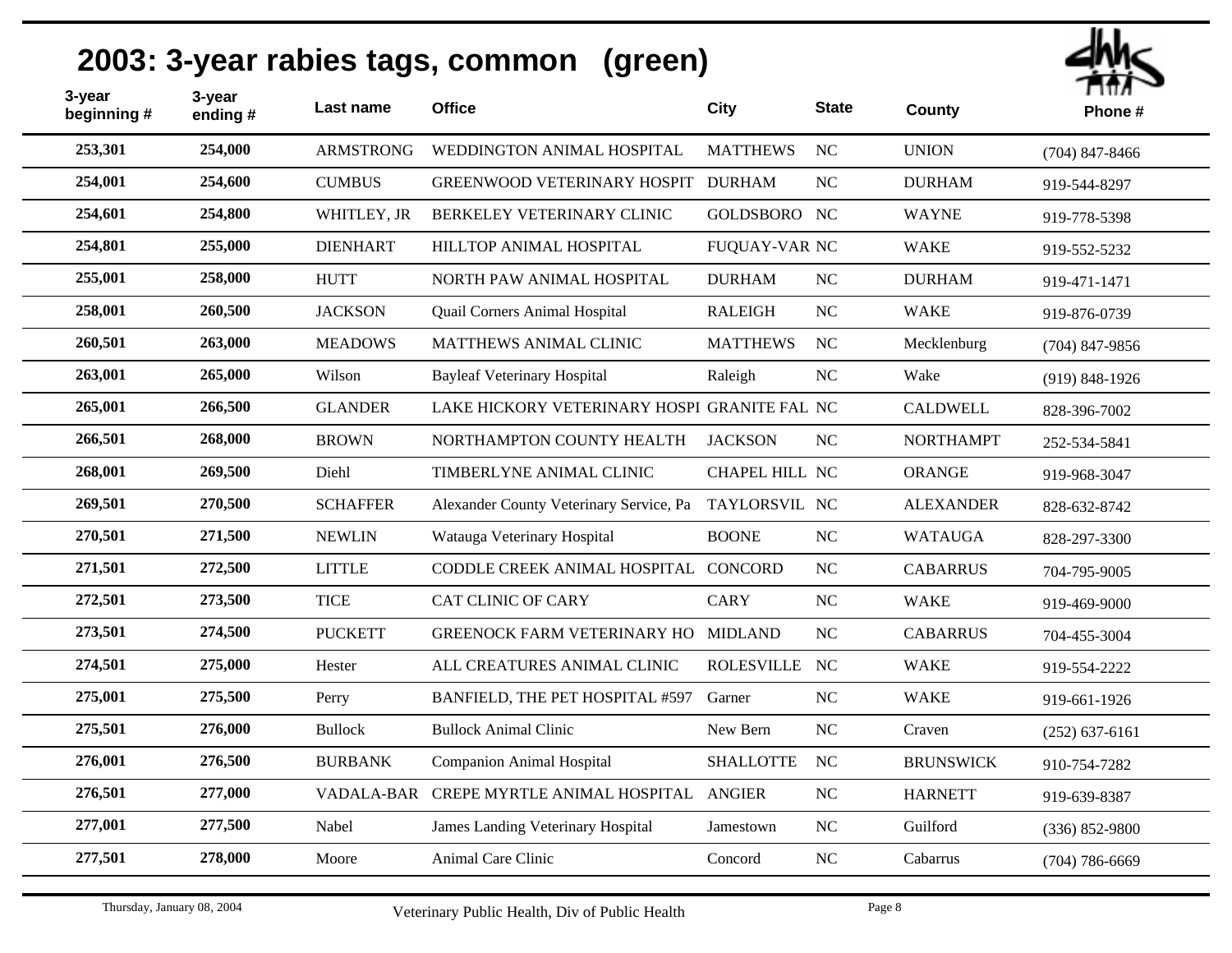| 3-year<br>beginning# | 3-year<br>ending# | Last name         | <b>Office</b>                             | <b>City</b>           | <b>State</b> | County           | ППЛ<br>Phone#      |
|----------------------|-------------------|-------------------|-------------------------------------------|-----------------------|--------------|------------------|--------------------|
| 278,001              | 278,500           | <b>PADFIELD</b>   | Academy East Veterinary Hospital          | FUQUAY-VAR NC         |              | <b>WAKE</b>      | 919-552-1040       |
| 278,501              | 279,000           | <b>FISHER</b>     | FISHER VETERINARY HOSPITAL                | <b>RALEIGH</b>        | NC           | <b>WAKE</b>      | 919-790-0412       |
| 279,001              | 279,500           | <b>SCHUTZ</b>     | FOOTHILLS MOBILE VETERINARY S MARION      |                       | NC           | <b>MCDOWELL</b>  | 828-738-3883       |
| 279,501              | 280,000           | <b>BIRD</b>       | MOREHEAD ANIMAL HOSPITAL                  | MOREHEAD C NC         |              | <b>CARTERET</b>  | 252-726-0181       |
| 280,001              | 280,500           | Hutsell           | <b>Fairview Animal Hospital</b>           | Fairview              | NC           | Buncombe         | $(828) 628 - 3557$ |
| 280,501              | 281,000           | <b>Bradler</b>    | <b>Animal House Calls</b>                 | Hampstead             | NC           | Pender           | $(910) 686 - 4806$ |
| 281,001              | 283,600           | Darch             | North Wake Animal Hospital                | <b>Wake Forest</b>    | NC           | Wake             | $(919) 556 - 1121$ |
| 283,601              | 286,000           | Manning           | PAMLICO ANIMAL HOSPITAL                   | WASHINGTO NC          |              | <b>BEAUFORT</b>  | $(252)$ 946-2834   |
| 286,001              | 287,900           | <b>PEEPLES</b>    | VIEWMONT ANIMAL HOSPITAL                  | <b>HICKORY</b>        | NC           | <b>CATAWBA</b>   | 828-328-2448       |
| 287,901              | 289,700           | Beretich          | Cape Fear Valley Animal Hospital          | Dunn                  | NC           | Harnett          | $(910) 892 - 3540$ |
| 289,701              | 291,400           | <b>LEWIS</b>      | FALLS VILLAGE VETERINARY HOSP RALEIGH     |                       | NC           | <b>WAKE</b>      | 919-847-0141       |
| 291,401              | 293,000           | <b>DOZIER</b>     | HICKORY GROVE ANIMAL HOSPITA CHARLOTTE NC |                       |              | <b>MECKLENBU</b> | 704-563-5858       |
| 293,001              | 294,600           | <b>HUDSON</b>     | Animal Hospital Of Kannapolis             | KANNAPOLIS NC         |              | <b>ROWAN</b>     | 704-938-4606       |
| 294,601              | 295,800           | <b>HEMSTREET</b>  | MORGANTON ANIMAL CLINIC                   | MORGANTON NC          |              | <b>BURKE</b>     | 828-433-9265       |
| 295,801              | 297,000           | <b>TARKINGTON</b> | PARKWOOD ANIMAL HOSPITAL                  | <b>DURHAM</b>         | NC           | <b>DURHAM</b>    | 919-544-7711       |
| 297,001              | 298,200           | Rodeffer          | Piedmont Veterinary Clinic                | Mebane                | NC           | Orange           | $(919) 563 - 6080$ |
| 298,201              | 299,400           | <b>BECK</b>       | INDEPENDENCE VETERINARY CLINI CHARLOTTE   |                       | NC           | <b>MECKLENBU</b> | 704-841-1313       |
| 299,401              | 300,600           | <b>COTTON</b>     | FUQUAY VETERINARY HOSPITAL                | FUQUAY VAR NC         |              | <b>WAKE</b>      | 919-552-7200       |
| 300,601              | 301,700           | <b>MENDOZA</b>    | STAGE ROAD ANIMAL HOSPITAL                | <b>ANGIER</b>         | NC           | <b>HARNETT</b>   | 919-639-3337       |
| 301,701              | 302,800           | <b>HIGHT</b>      | HIGHT VETERINARY HOSPITAL                 | CHARLOTTE NC          |              | <b>MECKLENBU</b> | 704-595-9377       |
| 302,801              | 303,400           | Lannon            | <b>Lannons Animal Hospital</b>            | Elizabeth City NC     |              | Pasquotank       | $(252)$ 335-7708   |
| 303,401              | 304,200           | <b>NEUNZIG</b>    | THE PET HOSPITAL                          | <b>BESSEMER CI NC</b> |              | <b>GASTON</b>    | 704-629-5390       |
| 304,201              | 305,000           | Wilhalf           | Just Cat Veterinary Hospital              | Wilmington            | NC           | New Hanover      | $(910)$ 792-9996   |
|                      |                   |                   |                                           |                       |              |                  |                    |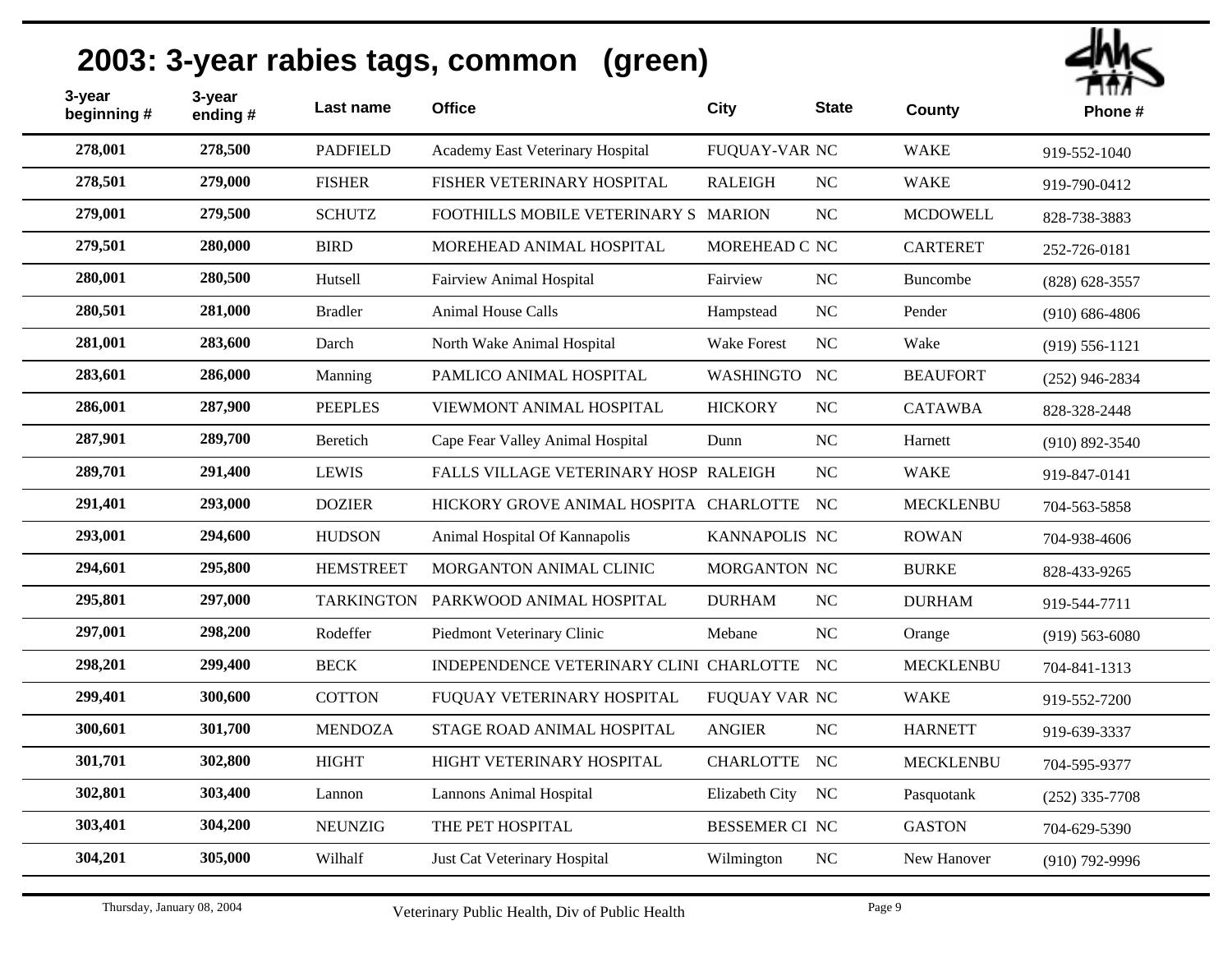| 3-year<br>beginning# | 3-year<br>ending# | Last name        | <b>Office</b>                             | City             | <b>State</b>     | County           | Ήπ<br>Phone#         |
|----------------------|-------------------|------------------|-------------------------------------------|------------------|------------------|------------------|----------------------|
| 305,001              | 305,800           | Dalrymple        | OAK GROVE ANIMAL HOSPITAL                 | <b>DURHAM</b>    | NC               | <b>DURHAM</b>    | 919-598-0001         |
| 305,801              | 306,600           | <b>SAULS</b>     | ORANGE COUNTY ANIMAL CONTRO HILLSBOROU NC |                  |                  | <b>ORANGE</b>    | 919-245-2081         |
| 306,601              | 307,400           | Mc Cann          | <b>CARY VETERINARY HOSPITAL</b>           | <b>CARY</b>      | NC               | <b>WAKE</b>      | 919-469-0947         |
| 307,401              | 308,200           | <b>KRAKOWSKI</b> | CHATHAM ANIMAL HOSPITAL                   | <b>CARY</b>      | NC               | <b>WAKE</b>      | 919-469-8114         |
| 308,201              | 309,000           | <b>MURRAY</b>    | PARKER VETERINARY HOSPITAL                | <b>CHARLOTTE</b> | NC               | <b>MECKLENBU</b> | 704-399-8304         |
| 309,001              | 309,800           | <b>FEOLA</b>     | ROBINSON ANIMAL HOSPITAL                  | <b>CLAYTON</b>   | NC               | <b>JOHNSTON</b>  | 919-553-7173         |
| 309,801              | 310,600           | <b>SULLIVAN</b>  | SIX FORKS ANIMAL HOSPITAL                 | <b>RALEIGH</b>   | NC               | <b>WAKE</b>      | 919-847-5854         |
| 310,601              | 311,400           | <b>LYERLY</b>    | WHISPERING PINES ANIMAL HOSPIT CARTHAGE   |                  | NC               | <b>MOORE</b>     | 910-949-2111         |
| 311,401              | 312,200           | Cochrane         | Cornerstone Veterinary Hospital           | Cary             | NC               | Wake             | $(919)$ 319-1555     |
| 312,201              | 313,000           | <b>STATEN</b>    | PET-VET HOUSE CALL PRACTICE               | <b>RALEIGH</b>   | NC               | <b>WAKE</b>      | $(91967) 631 - 3030$ |
| 313,001              | 313,700           | <b>SAID</b>      | Academy Veterinary Hospital               | <b>DURHAM</b>    | NC               | <b>DURHAM</b>    | 919-688-6628         |
| 313,701              | 314,400           |                  | EDGECOMBE COUNTY HEALTH DEP TARBORO       |                  | NC               | <b>EDGECOMBE</b> | 252-641-7851         |
| 314,401              | 315,100           | <b>STANBERY</b>  | MITCHELL VETERINARY CLINIC                | SPRUCE PINE NC   |                  | <b>MITCHELL</b>  | 828-765-6039         |
| 315,101              | 315,800           | SHEEGOG, JR      | <b>ONSLOW ANIMAL HOSPITAL</b>             | JACKSONVIL NC    |                  | <b>ONSLOW</b>    | 910-347-1219         |
| 315,801              | 316,500           |                  | WAYNE COUNTY ANIMAL CONTRO                | GOLDSBORO NC     |                  | <b>WAYNE</b>     | 919-731-1439         |
| 316,501              | 317,200           | Upshaw           | <b>Burlington Road Animal Hospital</b>    | Greensboro       | $_{\rm NC}$      | Guilford         | $(336)$ 375-3939     |
| 317,201              | 317,900           | <b>GRANT</b>     | LAKE WHEELER VETERINARY HOSP RALEIGH      |                  | $_{\rm NC}$      | <b>WAKE</b>      | 919-829-5511         |
| 317,901              | 318,600           | Dalton, Jr.      | <b>Central Animal Hospital</b>            | Fayetteville     | $_{\mathrm{NC}}$ | Cumberland       | $(910)$ 484-5104     |
| 318,601              | 319,300           | <b>KARL</b>      | Falconbridge Animal Hospital              | CHAPEL HILL NC   |                  | <b>DURHAM</b>    | 919-403-5591         |
| 319,301              | 320,000           | <b>DUFFY</b>     | RALEIGH CAT CLINIC                        | <b>RALEIGH</b>   | NC               | <b>WAKE</b>      | 919-518-8013         |
| 320,001              | 320,600           | <b>BURROUGHS</b> | COMMUNITY ANIMAL HOSPITAL                 | WENDELL          | NC               | <b>WAKE</b>      | 919-365-6302         |
| 320,601              | 321,200           | <b>BLACK</b>     | NORTH WAYNE ANIMAL HOSPITAL               | <b>PIKEVILLE</b> | NC               | <b>WAYNE</b>     | 919-242-6044         |
| 321,201              | 321,800           | <b>HOMBS</b>     | <b>Atrium Animal Hospital</b>             | CHARLOTTE NC     |                  | Mecklenburg      | $(704) 542 - 2000$   |
|                      |                   |                  |                                           |                  |                  |                  |                      |

thh $<$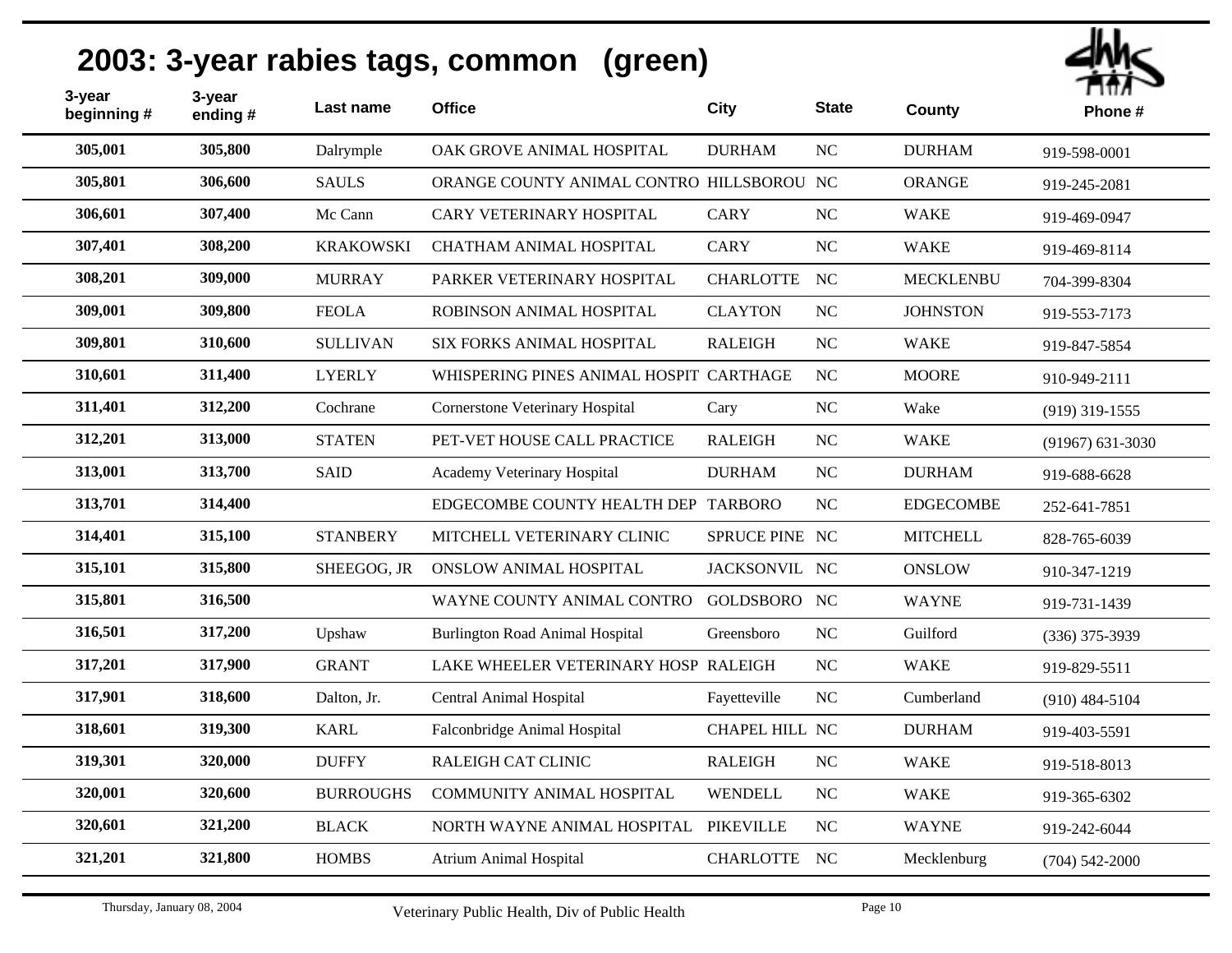| 3-year<br>beginning # | 3-year<br>ending# | Last name        | <b>Office</b>                        | <b>City</b>          | <b>State</b> | County           | Пπл<br>Phone#      |
|-----------------------|-------------------|------------------|--------------------------------------|----------------------|--------------|------------------|--------------------|
| 321,801               | 322,400           | <b>POWELL</b>    | WELLINGTON ANIMAL HOSPITAL           | <b>CARY</b>          | NC           | <b>WAKE</b>      | 919-851-7475       |
| 322,401               | 323,000           | Rodeffer         | Mebane Pet Clinic                    | Mebane               | NC           | Alamance         | $(919)$ 304-5200   |
| 323,001               | 323,600           | <b>HORSTMAN</b>  | WOODLAWN ANIMAL HOSPITAL             | CHARLOTTE NC         |              | Mecklenburg      | $(704)$ 523-3576   |
| 323,601               | 324,200           | <b>THOMANN</b>   | Mobile Veterinary Clinic             | CHARLOTTE NC         |              | Mecklenburg      | 704-522-0677       |
| 324,201               | 324,800           | Walker           | Armadale Animal Hospital             | Raleigh              | $\rm NC$     | Wake             | $(919) 847 - 1972$ |
| 324,801               | 325,400           | <b>DIEHL</b>     | LEGION ROAD ANIMAL CLINIC            | CHAPEL HILL NC       |              | <b>ORANGE</b>    | $(919)$ 933-3331   |
| 325,401               | 326,000           |                  | Cherokee County Environmental Health | <b>MURPHY</b>        | NC           | <b>CHEROKEE</b>  | 828-835-3853       |
| 326,001               | 326,400           | <b>BOWLES</b>    | STANLY ANIMAL CLINIC                 | ALBEMARLE NC         |              | <b>STANLY</b>    | 704-982-8611       |
| 326,401               | 326,800           | <b>SIMMONS</b>   | BUTNER VETERINARY CLINIC             | <b>BUTNER</b>        | $\rm NC$     | <b>GRANVILLE</b> | 919-575-6210       |
| 326,801               | 327,200           | <b>NICKS</b>     | Nicks Veterinary Hospital            | CHARLOTTE NC         |              | <b>MECKLENBU</b> | 704-523-8015       |
| 327,201               | 327,600           | <b>HIGHSMITH</b> | ANIMAL KINGDOM VETERINARY H          | <b>CARY</b>          | NC           | <b>WAKE</b>      | 919-460-9111       |
| 327,601               | 328,000           | <b>KRAKOWSKI</b> | <b>GREEN LEVEL ANIMAL HOSPITAL</b>   | <b>CARY</b>          | NC           | <b>WAKE</b>      | 919-469-8114       |
| 328,001               | 328,400           | Marti            | TRIAD ANIMAL HOSPITAL                | KERNERSVIL NC        |              | <b>FORSYTH</b>   | $(336)$ 993-6619   |
| 328,401               | 328,800           | <b>ALLRED</b>    | Allreds Mobile Veterinary Clinic     | YADKINVILL NC        |              | <b>YADKIN</b>    | 336-463-5182       |
| 328,801               | 329,200           | <b>FISHER</b>    | VETERINARY HOUSECALLS OF HIC         | <b>HICKORY</b>       | NC           | <b>CATAWBA</b>   | 828-345-1998       |
| 329,201               | 329,600           | Snyder           | Hemlock Bluffs Animal Hospital       | Cary                 | $\rm NC$     | Wake             | $(919)$ 362-1223   |
| 329,601               | 330,000           | <b>Bush</b>      | Veterinary Home Services             | Raleigh              | $\rm NC$     | Wake             | $(919)$ 847-2255   |
| 330,001               | 330,300           | Rook             | <b>Coastal Animal Hospital</b>       | Kitty Hawk           | NC           | Dare             | $(252)$ 261-3960   |
| 330,301               | 330,600           | <b>SEWELL</b>    | CRESTVIEW VETERINARY HOSPITA MARION  |                      | NC           | <b>MCDOWELL</b>  | 828-659-2060       |
| 330,601               | 330,900           | <b>DICK</b>      | MAGNOLIA ANIMAL HOSPITAL             | <b>DELAND</b>        | ${\rm FL}$   | <b>WAKE</b>      | $(919) 873 - 9190$ |
| 330,901               | 331,200           | Cotton           | Ambassador Animal Hospital           | Greensboro           | NC           | Guilford         | $(336)$ 379-1227   |
| 331,201               | 331,500           | <b>JORDAN</b>    | <b>ANIMAL CARE CLINIC</b>            | <b>LAURINBURG NC</b> |              | <b>SCOTLAND</b>  | 910-277-7231       |
| 331,501               | 331,800           | <b>MOISAN</b>    | COZY CAT VETERINARY HOSPITAL RALEIGH |                      | NC           | <b>WAKE</b>      | 919-571-9007       |
|                       |                   |                  |                                      |                      |              |                  |                    |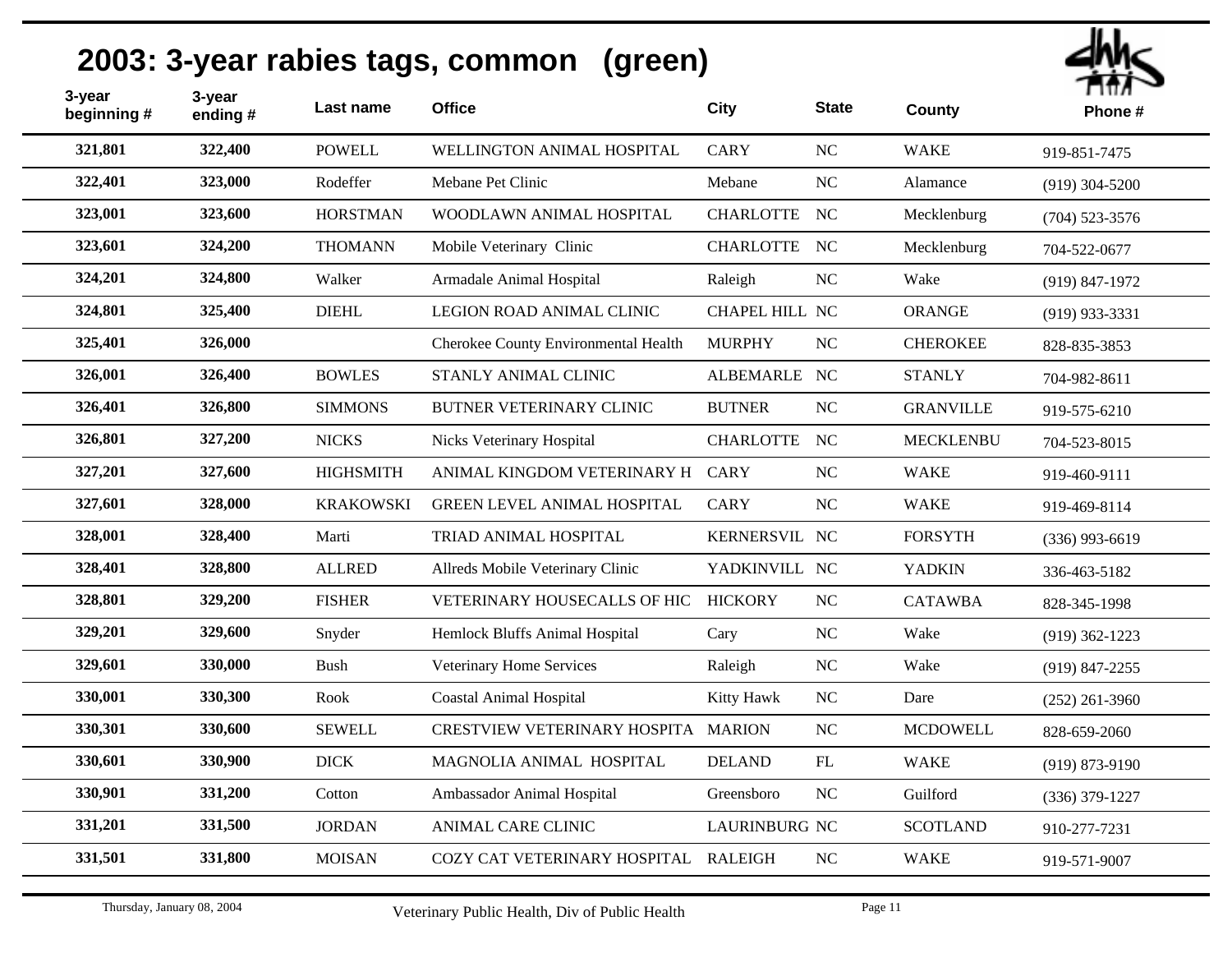

| 3-year<br>beginning# | 3-year<br>ending# | Last name        | <b>Office</b>                                   | <b>City</b>      | <b>State</b> | <b>County</b>    | .<br>Phone#        |
|----------------------|-------------------|------------------|-------------------------------------------------|------------------|--------------|------------------|--------------------|
| 331,801              | 332,100           | <b>IPOCK</b>     | <b>INSTITUTE MOBILE VETERINARY S</b>            | LAGRANGE         | <b>NC</b>    | <b>LENOIR</b>    | 252-566-5041       |
| 332,101              | 332,400           | <b>DAVIS</b>     | ASHEVILLE VETERINARY HOUSECA ASHEVILLE          |                  | NC           | Buncombe         | 828-254-2221       |
| 332,401              | 332,700           | <b>WHITE</b>     | CATAWBA HEIGHTS ANIMAL HOSPI BELMONT            |                  | <b>NC</b>    | <b>GASTON</b>    | 704-827-0616       |
| 332,701              | 333,000           | <b>WESTON</b>    | JORDAN LAKE ANIMAL HOSPITAL                     | <b>PITTSBORO</b> | <b>NC</b>    | <b>CHATHAM</b>   | 919-542-5424       |
| 333,001              | 333,300           | <b>SPENCER</b>   | DICKSON ANIMAL CLINIC                           | <b>GASTONIA</b>  | NC           | <b>GASTON</b>    | 704-824-9160       |
| 333,301              | 333,500           | <b>ZIMMERMAN</b> | BANFIELD, THE PET HOSPITAL OF C PORTLAND        |                  | <b>OR</b>    | <b>WAKE</b>      | 919-858-8450       |
| 333,501              | 333,700           | <b>CORBIN</b>    | VETERINARY HOSPITAL OF PLEASA GREENSBOR NC      |                  |              | <b>GUILFORD</b>  | 336-676-8387       |
| 333,701              | 333,900           | <b>MOORE</b>     | All Creatures Pet Hospital                      | <b>STANLEY</b>   | NC           | <b>GASTON</b>    | 704-263-1366       |
| 333,901              | 334,100           | <b>SAMUELS</b>   | <b>ALL WALKS OF LIFE</b>                        | HOLLY SPRIN NC   |              | <b>WAKE</b>      | 919-567-2965       |
| 334,101              | 334,300           | <b>BRIDGES</b>   | <b>Bridges Mobile Service</b>                   | <b>GROVER</b>    | <b>NC</b>    | <b>CLEVELAND</b> | 704-937-3300       |
| 334,301              | 334,500           | <b>HILL</b>      | <b>Grays Creek Animal Hospital</b>              | FAYETTEVIL NC    |              | <b>CUMBERLAN</b> | 910-484-9400       |
| 334,501              | 334,700           | <b>GARDNER</b>   | Large Animal Medicine & Surgery P.A.            | <b>SALISBURY</b> | NC           | <b>ROWAN</b>     | 704-637-0546       |
| 334,701              | 334,900           | <b>PEARSON</b>   | Mountain Laurel Mobile Veterinary Servic LENOIR |                  | <b>NC</b>    | <b>CALDWELL</b>  | 828-758-7860       |
| 334,901              | 335,100           | <b>O'HARA</b>    | O'HARA VETERINARY CLINIC                        | <b>CHARLOTTE</b> | NC           | <b>MECKLENBU</b> | 704-372-2537       |
| 335,101              | 335,300           | <b>SCOTTON</b>   | SOUTHEAST COMMUNITY ANIMAL                      | <b>GREENSBOR</b> | NC           | <b>GUILFORD</b>  | 336-674-1002       |
| 335,301              | 335,500           | <b>GILL</b>      | WILKINSON ANIMAL HOSPITAL                       | Gastonia         | <b>NC</b>    | <b>GASTON</b>    | 704-824-9876       |
| 335,501              | 335,700           | Boyd             |                                                 | Havelock         | <b>NC</b>    | Craven           | $(252)$ 447-4018   |
| 335,701              | 335,900           | <b>LATTIMORE</b> | HOUSE CALL PRACTICE FOR PETS                    | <b>RALEIGH</b>   | <b>NC</b>    | <b>WAKE</b>      | 919-874-7406       |
| 335,901              | 336,000           | Lackey           | AVERY ANIMAL HOSPITAL                           | <b>NEWLAND</b>   | <b>NC</b>    | <b>AVERY</b>     | 828-733-9810       |
| 336,001              | 336,100           | Houser           | Carolina Veterinary Consultant                  | Burlington       | <b>NC</b>    | Alamance         | $(336) 578 - 1386$ |
| 336,101              | 336,200           | Pethick          | S.A.F.E. Haven For Cats                         | Raleigh          | <b>NC</b>    | Wake             | $(919) 872 - 1128$ |
| 336,201              | 336,300           | <b>BURROUGHS</b> | KNIGHTDALE ANIMAL HOSPITAL                      | KNIGHTDALE NC    |              | <b>WAKE</b>      | 919-261-8861       |
| 336,301              | 336,400           | <b>SIFERS</b>    | After Hours Small Animal Emergency Clin RALEIGH |                  | <b>NC</b>    | <b>WAKE</b>      | 919-781-5147       |
|                      |                   |                  |                                                 |                  |              |                  |                    |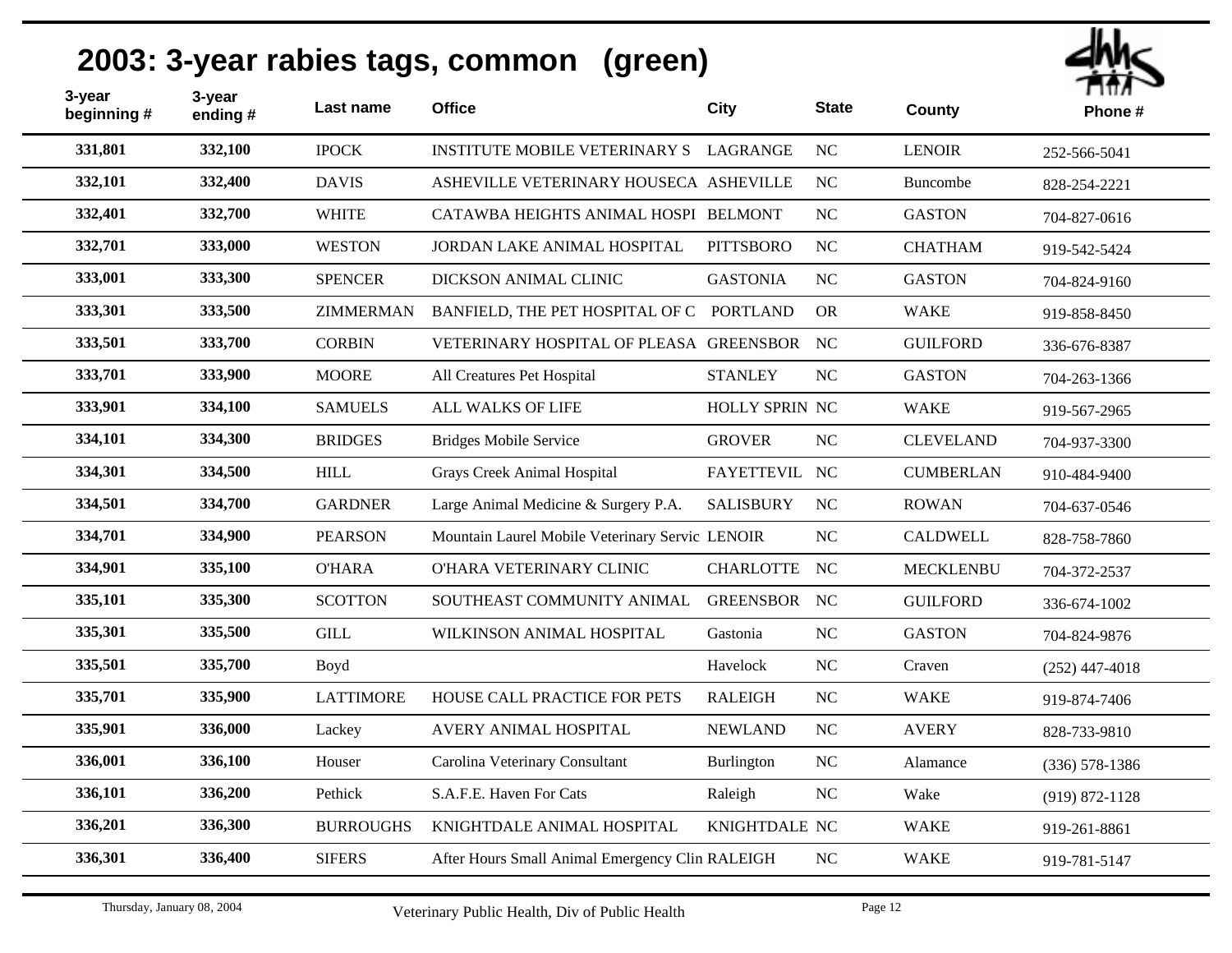

| 3-year<br>beginning# | 3-year<br>ending# | Last name         | <b>Office</b>                                      | City                 | <b>State</b>   | County           | .<br>Phone#        |
|----------------------|-------------------|-------------------|----------------------------------------------------|----------------------|----------------|------------------|--------------------|
| 336,401              | 336,500           | <b>DUTTERER</b>   | Applewood Veterinary Hospital                      | <b>DALLAS</b>        | <b>NC</b>      | <b>GASTON</b>    | 704-922-0532       |
| 336,501              | 336,600           | <b>HASKINS</b>    | <b>BAR NONE VETERINARY SERVICES</b>                | <b>APEX</b>          | NC             | <b>WAKE</b>      | 919-772-9400       |
| 336,601              | 336,700           | <b>UHLINGER</b>   | BRANDYWINE EQUINE CLINIC                           | <b>APEX</b>          | NC             | <b>CHATHAM</b>   | 919-362-1345       |
| 336,701              | 336,800           | <b>SCOTT</b>      | BRENTWOOD VETERINARY CENTER WILSON                 |                      | N <sub>C</sub> | <b>WILSON</b>    | 252-243-6252       |
| 336,801              | 336,900           | <b>SUGGS</b>      | <b>CAROLINA CAT CLINIC</b>                         | <b>GASTONIA</b>      | <b>NC</b>      | <b>GASTON</b>    | 704-865-5554       |
| 336,901              | 337,000           | <b>BASS</b>       | CAROLINA VETERINARY SPECIALIS CHARLOTTE NC         |                      |                | <b>MECKLENBU</b> | 704-504-9608       |
| 337,001              | 337,100           | <b>EAST</b>       |                                                    | GREENSBOR NC         |                | Guilford         | 336-218-0853       |
| 337,101              | 337,200           | <b>BULLUCK</b>    | EASTERN EQUINE VETERINARY SER Farmville            |                      | NC             | <b>GREENE</b>    | $(252)$ 753-3162   |
| 337,201              | 337,300           | <b>O'MALLEY</b>   | <b>E&amp;B VETERINARY SERVICES</b>                 | WARRENTON NC         |                | <b>WARREN</b>    | $(252)$ 257-0737   |
| 337,301              | 337,400           | <b>MORTON</b>     | ELIZABETHTOWN VETERINARY HO CLARKTON               |                      | NC             | <b>BLADEN</b>    | 910-862-3000       |
| 337,401              | 337,500           | <b>HERON</b>      | FLAT RIVER VETERINARY HOSPITA Rougemont            |                      | NC             | <b>DURHAM</b>    | $(919)$ 477-6210   |
| 337,501              | 337,600           | <b>BARNARD</b>    | FORSYTH VETERINARY EMERGENC WINSTON-SA NC          |                      |                | <b>FORSYTH</b>   | 336-896-0530       |
| 337,601              | 337,700           | <b>Suggs</b>      | <b>GASTON VETERINARY HOSPITAL</b>                  | <b>GASTONIA</b>      | <b>NC</b>      | <b>GASTON</b>    | $(704)$ 864-5739   |
| 337,701              | 337,800           | <b>HARRISON</b>   |                                                    | <b>WAKE FORES NC</b> |                | <b>WAKE</b>      | 919-427-9247       |
| 337,801              | 337,900           | <b>HOLMES</b>     | HOLMES MOBILE VETERINARY SER VALLE CRUCI NC        |                      |                | <b>WATAUGA</b>   | 828-266-3959       |
| 337,901              | 338,000           | <b>JORDAN</b>     |                                                    | <b>SILER CITY</b>    | NC             | <b>CHATHAM</b>   | 919-663-5996       |
| 338,001              | 338,100           | <b>KIRKMAN</b>    |                                                    | <b>SILER CITY</b>    | <b>NC</b>      | <b>CHATHAM</b>   | $(919) 742 - 5500$ |
| 338,101              | 338,200           | <b>PARKS</b>      | LARGE ANIMAL HEALTH SERVICES ASHEBORO              |                      | <b>NC</b>      | <b>RANDOLPH</b>  | 336-629-8910       |
| 338,201              | 338,300           | <b>HAMRICK</b>    | <b>LEXINGTON LARGE ANIMAL</b>                      | <b>LEXINGTON</b>     | <b>NC</b>      | <b>DAVIDSON</b>  | 336-787-4901       |
| 338,301              | 338,400           | <b>LINEBERGER</b> | LINEBERGER VETERINARY HOSPIT                       | <b>GASTONIA</b>      | NC             | <b>GASTON</b>    | 704-824-8451       |
| 338,401              | 338,500           | <b>CHILDRESS</b>  | Mobile Veterinary Care Of South Charlott CHARLOTTE |                      | NC             | Mecklenburg      | 704-724-0629       |
| 338,501              | 338,600           | <b>BUSH</b>       | MOBILE VETERINARY PRACTICE                         | <b>RALEIGH</b>       | <b>NC</b>      | <b>WAKE</b>      | 919-832-2000       |
| 338,601              | 338,700           | <b>DIMOND</b>     | ORIENTAL PET CLINIC                                | <b>ORIENTAL</b>      | NC             | <b>PAMLICO</b>   | 252-249-2741       |
|                      |                   |                   |                                                    |                      |                |                  |                    |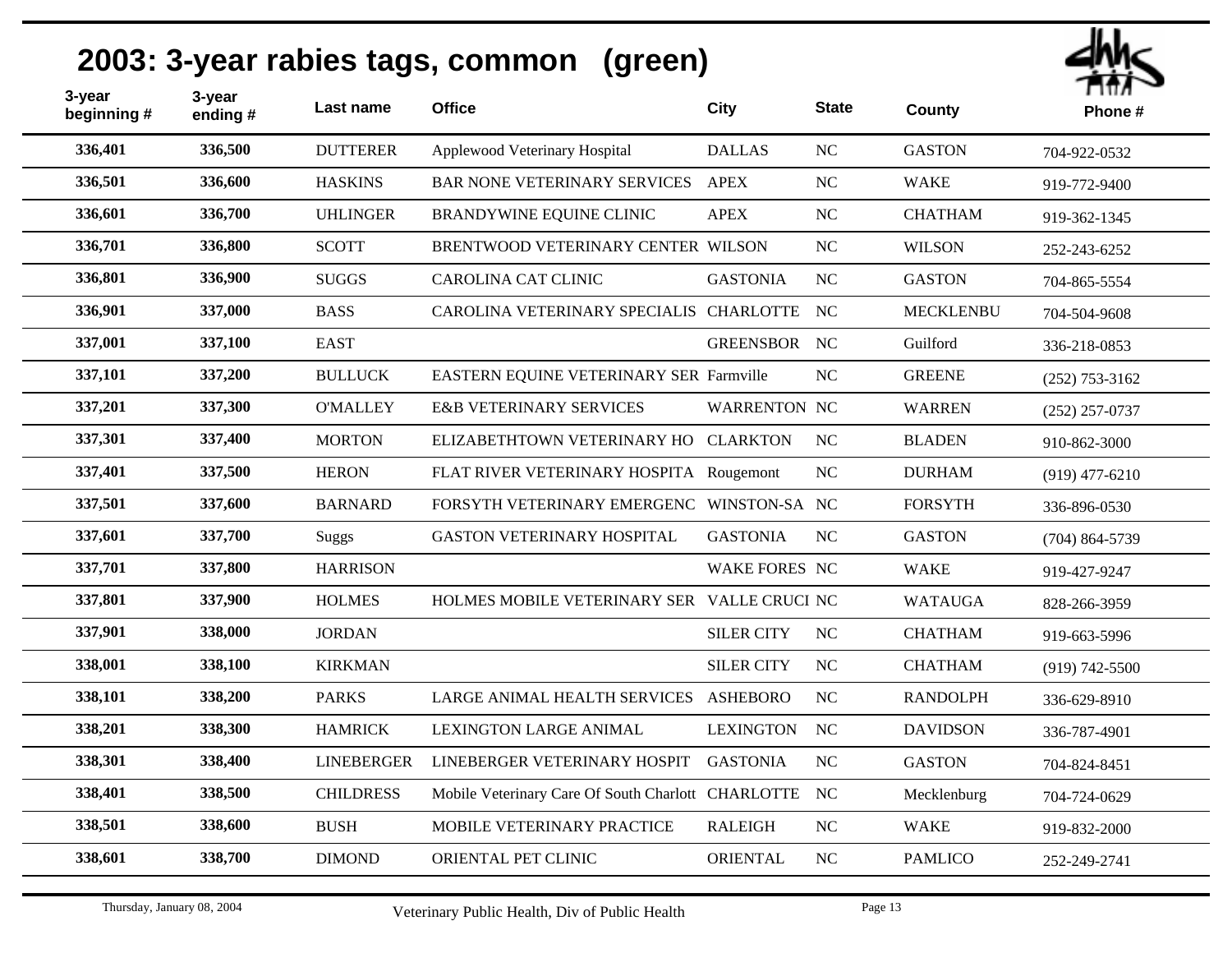| 3-year<br>beginning# | 3-year<br>ending $#$ | Last name        | <b>Office</b>                                            | <b>City</b>       | <b>State</b> | County           | ппл ~<br>Phone#    |
|----------------------|----------------------|------------------|----------------------------------------------------------|-------------------|--------------|------------------|--------------------|
| 338,701              | 338,800              | <b>PHILLIPS</b>  | PHILLIPS ANIMAL MEDICAL HOSPIT GASTONIA                  |                   | $\rm NC$     | <b>GASTON</b>    | 704-867-3514       |
| 338,801              | 338,900              | <b>ROGERS</b>    | ROGERS VETERINARY HOSPITAL                               | <b>SILER CITY</b> | NC           | <b>CHATHAM</b>   | 919-742-3646       |
| 338,901              | 339,000              | <b>SCHWARTZ</b>  |                                                          | <b>DURHAM</b>     | NC           | <b>DURHAM</b>    | $(919) 630 - 4462$ |
| 339,001              | 339,100              | <b>SHANKS</b>    | Shanks Mobile Veterinary Clinic                          | <b>HICKORY</b>    | <b>NC</b>    | <b>CATAWBA</b>   | 828-381-1341       |
| 339,101              | 339,200              | Daniel           | SOUTHERN PINES EQUINE ASSOCIA SOUTHERN PI NC             |                   |              | <b>MOORE</b>     | $(910) 692 - 8640$ |
| 339,201              | 339,300              |                  | BLACKWELDE STATESVILLE BOVINE & EQUINE CL STATESVILLE NC |                   |              | <b>IREDELL</b>   | 704-872-1743       |
| 339,301              | 339,400              | <b>TEETER</b>    | VETERINARY HOME CARE, INC                                | <b>GASTONIA</b>   | NC           | <b>GASTON</b>    | 704-854-6487       |
| 339,401              | 339,500              | <b>CONCANNON</b> | Veterinary Specialty Hospital Of The Caro CARY           |                   | NC           | <b>WAKE</b>      | $(919)$ 233-4911   |
| 339,501              | 339,600              | <b>WRIGHT</b>    |                                                          | <b>EDEN</b>       | NC           | <b>ROCKINGHA</b> | 336-623-9260       |
| 339,601              | 339,700              | <b>WHITED</b>    |                                                          | <b>MEBANE</b>     | <b>NC</b>    | <b>CASWELL</b>   | 336-421-9044       |
| 339,701              | 339,800              | Moser            | <b>Animal Medical Center</b>                             | Danville          | <b>VA</b>    | Virginia         | $(434)$ 793-6477   |
| 339,801              | 339,900              | Edmunds          | Animal Medical Clinic Of South Boston                    | South Boston      | <b>VA</b>    | Virginia         | $(434)$ 575-0034   |
| 339,901              | 340,000              |                  | Davidson County Health Department                        | Lexington         | NC           | Davidson         | $(336)$ 242-2310   |
| 340,001              | 340,100              | Smith            | Greene County Health Department                          | Snow Hill         | NC           | Greene           | $(252)$ 747-8183   |
| 340,101              | 340,200              | Jenkins-Brazell  | Healing Springs Animal Hospital                          | Galax             | <b>VA</b>    | Virginia         | $(276)$ 236-5103   |
| 340,201              | 340,300              | Tillotson        | <b>Tillotson Equine</b>                                  | Leasburg          | $\rm NC$     | Caswell          | $(336) 502 - 1131$ |
| 340,301              | 340,400              | Gochnauer        | Large Animal Veterinary Service                          | Cornelius         | NC           | Mecklenburg      | $(704)$ 895-8820   |
| 340,401              | 340,500              | Federhart        | Whispering Waters Animal Clinic                          | Boone             | NC           | Watauga          | $(828)$ 264-8077   |
| 340,501              | 340,600              | <b>KIMBRELL</b>  | MID STATE EQUINE HOSPITAL                                | <b>LIBERTY</b>    | NC           | <b>ALAMANCE</b>  | 336-622-7447       |
| 340,601              | 341,600              | Vaughan          | China Grove Animal Hospital                              | China Grove       | NC           | Rowan            | $(704)$ 857-1017   |
| 341,601              | 342,300              | Rutowski         | Animal Care Hospital Of Matthews                         | Matthews          | $\rm NC$     | Mecklenburg      | $(704)$ 847-3647   |
| 342,301              | 343,500              | Guzman           | X-Way Road Animal Hospital                               | Laurinburg        | $\rm NC$     | Scotland         | $(910)$ 276-5300   |
| 343,601              | 343,800              | Epstein          | Veterinary Health Care Associates                        | Gastonia          | NC           | Gaston           | $(704)$ 824-2674   |
|                      |                      |                  |                                                          |                   |              |                  |                    |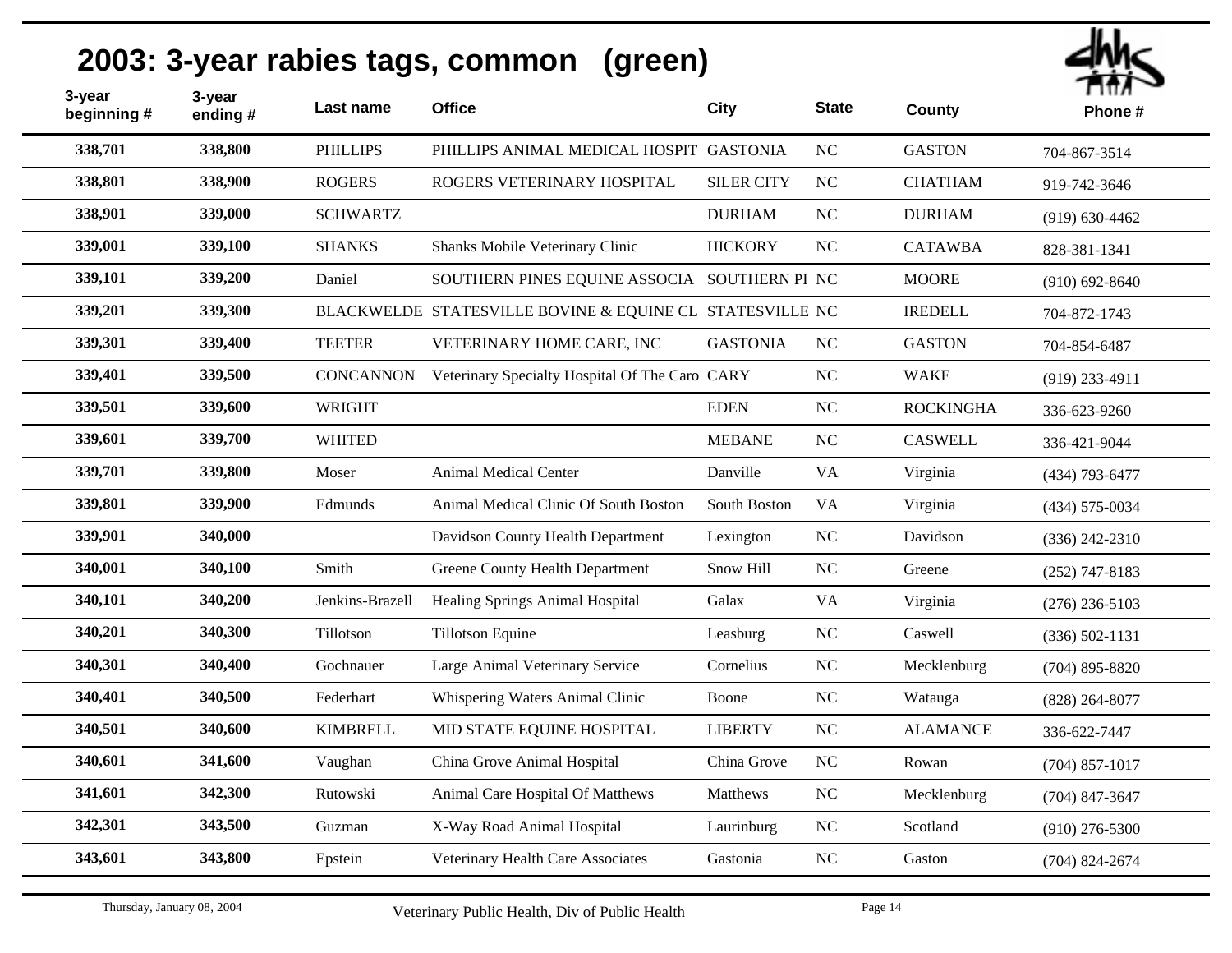| 3-year<br>beginning # | 3-year<br>ending# | Last name      | <b>Office</b>                                        | City              | <b>State</b> | County      | гшл<br>Phone#      |
|-----------------------|-------------------|----------------|------------------------------------------------------|-------------------|--------------|-------------|--------------------|
| 343,801               | 344,400           | Covington      | Oak Park - Creedmoor Road Veterinary H Raleigh       |                   | NC           | Wake        | $(919) 781 - 0696$ |
| 344,401               | 345,400           | <b>Brestle</b> | <b>Animal Compassion Network</b>                     | Skyland           | $\rm NC$     | Buncombe    | $(828)$ 258-4820   |
| 345,401               | 345,900           | Deese          | <b>Bairds Animal Hospital</b>                        | Lumberton         | $\rm NC$     | Robeson     | $(910)$ 739-4998   |
| 345,901               | 346,000           | Trainer        |                                                      | Burgaw            | NC           | Pender      | $(910)$ 259-2506   |
| 346,001               | 346,200           | Miller         | Miller Animal Hospital                               | Matthews          | $\rm NC$     | Mecklenburg | $(704)$ 847-0224   |
| 346,201               | 346,700           | Levine         | Ironton Animal Hospital                              | Iron Station      | NC           | Lincoln     | $(704) 732 - 4424$ |
| 346,701               | 346,800           | Langford       | Humane Society Of Concord                            | Concord           | NC           | Cabarrus    | $(704)$ 892-7554   |
| 346,801               | 347,600           | Mcguire        | Archdale Animal Hospital                             | Charlotte         | NC           | Mecklenburg | $(704)$ 552-2333   |
| 347,601               | 347,900           | Graves         | Veterinary Housecalls/Mobile Care                    | Charlotte         | NC           | Mecklenburg | $(704)$ 846-2648   |
| 347,901               | 348,000           | Amat           | Poplar Animal Hospital                               | Concord           | $\rm NC$     | Cabarrus    | $(704)$ 795-7200   |
| 348,001               | 349,000           | Todd           | Charlotte Veterinary Clinic                          | Charlotte         | NC           | Mecklenburg | $(704) 537 - 2272$ |
| 349,001               | 349,600           | Covington      | Mitchell Mill Animal Hospital                        | Raleigh           | NC           | Wake        | $(919)$ 266-8177   |
| 349,601               | 349,700           | Hall           | Mitchell Village Animal Hospital                     | Morehead City NC  |              | Carteret    | $(252)$ 726-4033   |
| 349,701               | 349,800           | Smith          | Second Chance Pet Adoptions                          | Cary              | $\rm NC$     | Wake        | $(919)$ 460-0610   |
| 349,801               | 350,300           | Ansede         | Ansede Animal Hospital                               | Raleigh           | NC           | Wake        | $(919) 661 - 1515$ |
| 350,301               | 353,300           | Ball           | Banfield, The Pet Hospital #594                      | Portland          | <b>OR</b>    | Wake        | $(919)$ 790-8337   |
| 353,301               | 353,400           | Marshall       | Paws & Claws Mobile Veterinary Hospital Huntersville |                   | ${\rm NC}$   | Mecklenburg | $(704)$ 779-4200   |
| 353,401               | 353,500           | Yates          | Westchester Veterinary Hospital                      | <b>High Point</b> | $\rm NC$     | Guilford    | $(336) 885 - 0067$ |
| 353,501               | 354,500           | Bartfield      | Spay-Neuter Assistance Program                       | New Hill          | $\rm NC$     | Wake        | $(919) 783 - 7627$ |
| 354,501               | 357,200           | Bianco         | Quail Roost Veterinary Hospital                      | Rougemont         | NC           | Durham      | $(919)$ 471-4103   |
| 357,201               | 358,200           | Stih           | Animal Hospital                                      | Whiteville        | NC           | Columbus    | $(910) 642 - 3221$ |
| 358,201               | 358,500           | Castro         | Banfield Pet Hospital #598                           | Portland          | <b>OR</b>    | Durham      | $(919) 620 - 8142$ |
| 358,501               | 359,000           | Queck          | The Carolinas Animal Hospital & Dental               | Charlotte         | $\rm NC$     | Mecklenburg | $(704)$ 588-9788   |
|                       |                   |                |                                                      |                   |              |             |                    |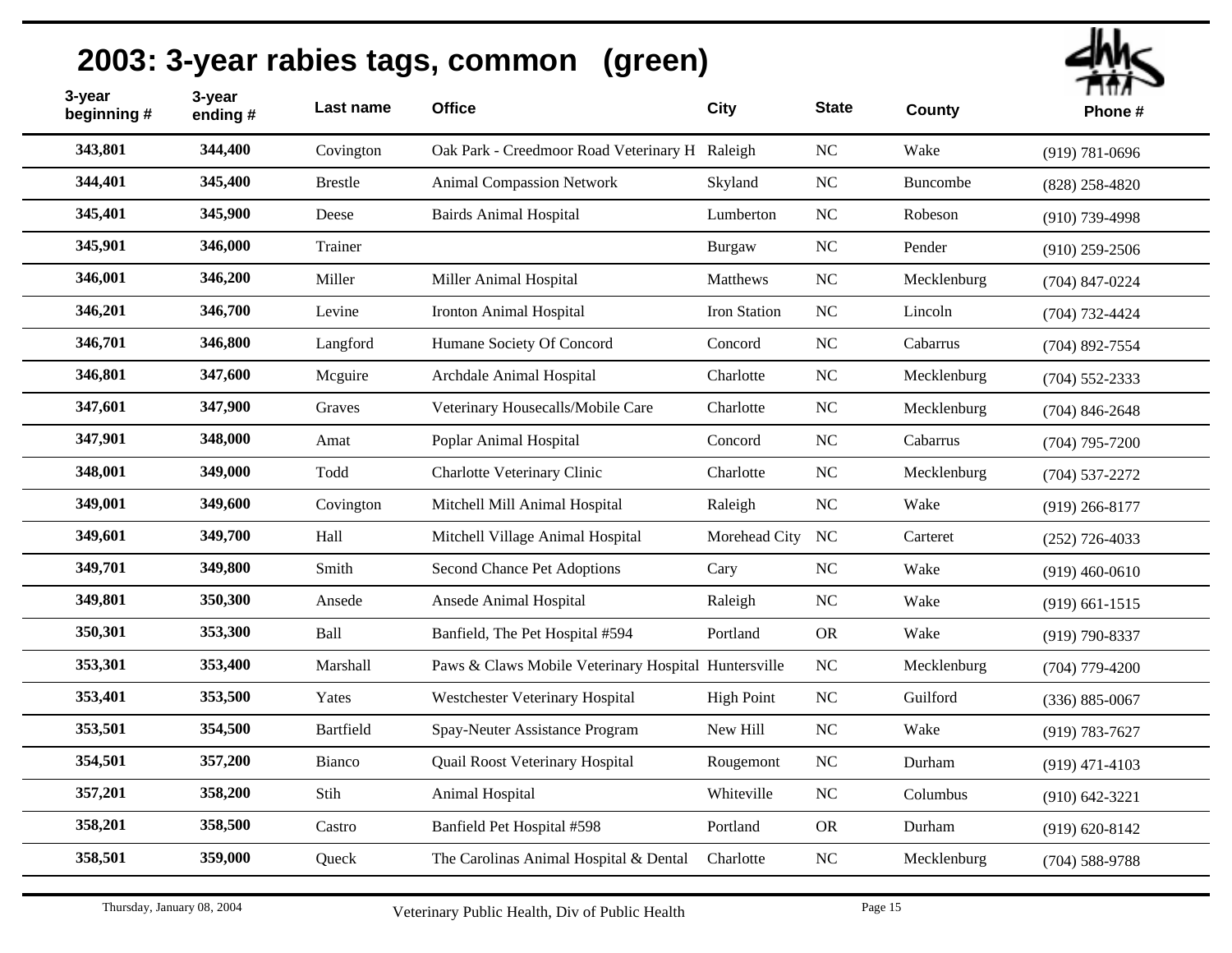| 3-year<br>beginning # | 3-year<br>ending# | Last name   | <b>Office</b>                                  | City                 | <b>State</b> | County        | тил<br>Phone #     |
|-----------------------|-------------------|-------------|------------------------------------------------|----------------------|--------------|---------------|--------------------|
| 359,001               | 359,100           | Kaylor      | Arcadia Veterinary Hospital                    | Winston Salem NC     |              | Forsyth       | $(336)$ 775-5700   |
| 359,101               | 359,200           | Bellinger   | University Of North Carollina Veterinary       | Chapel Hill          | NC           | Durham        | $(919)$ 966-2906   |
| 359,201               | 359,300           | Smith       | Mt. Herman Animal Clinic                       | Danville             | <b>VA</b>    |               | (434) 836-2499     |
| 359,301               | 359,800           | Sands       | <b>Broad Street Veterinary Hospital</b>        | Fuquay Varina NC     |              | Wake          | $(919) 557 - 3206$ |
| 359,801               | 359,900           | Hite        | Nature Veterinary Center                       | South Hill           | <b>VA</b>    |               | $(434)$ 447-3553   |
| 359,901               | 360,900           | Pressley    | Fox Run Veterinary Service                     | Asheville            | NC           | Buncombe      | $(828) 645 - 2908$ |
| 360,901               | 361,000           | Miller      | Davie Veterinary Clinic                        | Mocksville           | NC           | Davie         | $(336)$ 751-5931   |
| 361,001               | 361,100           | Zebley      | Mobile Vet To Pet Service                      | <b>Granite Falls</b> | NC           | Caldwell      | $(828)$ 446-9838   |
| 361,101               | 361,300           | Darch       | North Wake Animal Hospital                     | <b>Wake Forest</b>   | NC           | Wake          | $(919) 556 - 1121$ |
| 361,301               | 361,400           | Castro      | Banfield Pet Hospital #598                     | Portland             | <b>OR</b>    | Durham        | $(919) 620 - 8142$ |
| 361,401               | 361,500           | Williams    | Carolina Veterinary Hospital                   | Sanford              | NC           | Lee           | $(919)$ 258-3349   |
| 361,501               | 361,800           | Thomas      | Durham County Animal Shelter                   | Durham               | $NC$         | Durham        | $(919) 560 - 0640$ |
| 361,801               | 361,900           | Mc Kee      | Pet Calls Mobile Vet Clinic                    | Apex                 | NC           | Wake          | $(919)$ 303-1185   |
| 361,901               | 362,000           |             | N.C.S.U. C.V.M. Laboratory Animal Reso Raleigh |                      | $\rm NC$     | Wake          | $(919)$ 513-6340   |
| 362,001               | 362,300           | Smith       | Four Paws Animal Clinic                        | Chapel Hill          | NC           | Durham        | $(919)$ 942-1788   |
| 362,301               | 362,500           | Gemeinhardt | Latitude 36 Veterinary Service                 | Germanton            | $\rm NC$     | <b>Stokes</b> | $(336) 593 - 5422$ |
| 362,501               | 362,800           | Betton      | Mobile Veterinary Care                         | Pittsboro            | NC           | Chatham       | $(919)$ 933-8680   |
| 362,801               | 362,900           | Meeker      | Davie County Large Animal Hospital             | Mocksville           | $\rm NC$     | Davie         | $(336)$ 998-7131   |
| 362,901               | 363,300           | Russell     | Western Wake Veterinary Service                | Apex                 | NC           | Wake          | $(919)$ 362-1344   |
| 363,301               | 363,900           | Truitt      | Midway Veterinary Clinic                       | <b>Bear Creek</b>    | NC           | Chatham       | $(919) 837 - 2985$ |
| 363,901               | 364,000           | Mckee       | Banfield The Pet Hospital Of Brier Creek       | Portland             | <b>OR</b>    | Wake          | $(919) 806 - 2960$ |
| 364,001               | 364,500           | Ingram      | <b>Banfield Pet Hospital</b>                   | Pineville            | $NC$         | Mecklenburg   | $(704)$ 542-8339   |
| 364,501               | 367,000           | Nichols     | <b>Cumberland County Health Department</b>     | Fayetteville         | NC           | Cumberland    | $(910)$ 433-3673   |
|                       |                   |             |                                                |                      |              |               |                    |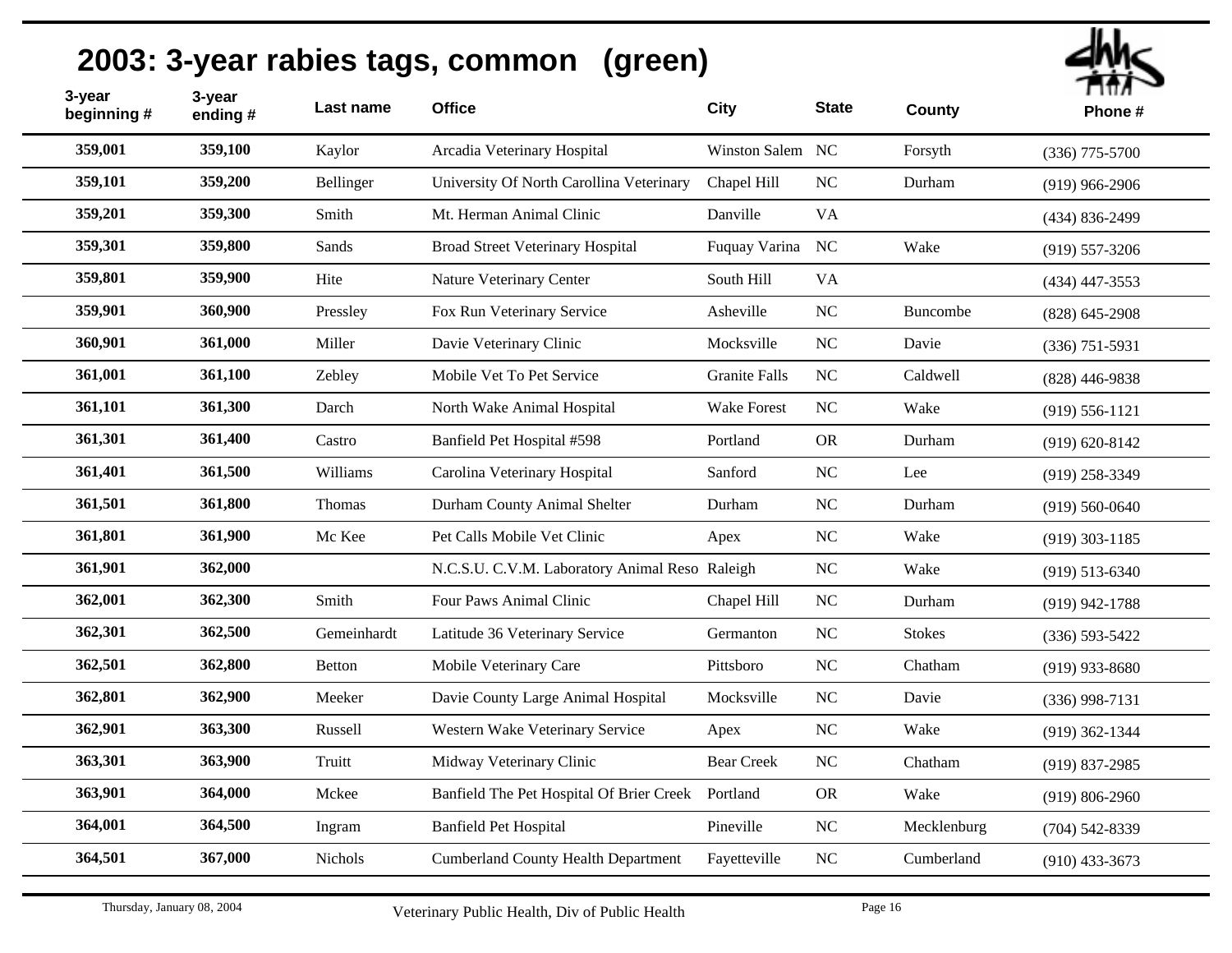| 3-year<br>beginning# | 3-year<br>ending# | Last name        | <b>Office</b>                                        | <b>City</b>       | <b>State</b> | County          | т шл<br>Phone #    |
|----------------------|-------------------|------------------|------------------------------------------------------|-------------------|--------------|-----------------|--------------------|
| 367,001              | 367,100           | Dahl, Jr.        | Clarksville Vet Clinic                               | Clarksville       | NC           |                 | $(434)$ 374-0166   |
| 367,101              | 367,300           | O'Malley         | E & B Veterinary Services                            | Warrenton         | NC           | Warren          | $(252)$ 257-0737   |
| 367,301              | 367,400           | Chappell         | After Hours Veterinary Emergency Clinic Greensboro   |                   | NC           | Guilford        | $(336) 851 - 1990$ |
| 367,401              | 367,500           | Konvalinka       | T.P.E.T.S.                                           | Durham            | NC           | Durham          | $(919)$ 489-0615   |
| 367,501              | 367,600           | Miller           | Davie Veterinary Clinic                              | Mocksville        | $_{\rm NC}$  | Davie           | $(336)$ 751-5931   |
| 367,601              | 367,700           | Woodlief         |                                                      | Raleigh           | NC           | Wake            | $(919) 836 - 8278$ |
| 367,701              | 367,800           | <b>Branch</b>    |                                                      | Clayton           | $_{\rm NC}$  | Johnston        | $(919) 550 - 0217$ |
| 367,801              | 368,800           | <b>MEADOWS</b>   | MATTHEWS ANIMAL CLINIC                               | <b>MATTHEWS</b>   | NC           | Mecklenburg     | $(704)$ 847-9856   |
| 368,801              | 369,200           | <b>ZEBLEY</b>    | ASHEVILLE HUMANE SOCIETY                             | <b>ASHEVILLE</b>  | NC           | <b>BUNCOMBE</b> | $(828)$ 253-6807   |
| 369,201              | 369,600           | Amat             | Poplar Animal Hospital                               | Concord           | NC           | Cabarrus        | $(704)$ 795-7200   |
| 369,601              | 369,900           | Mercer           | SOUTHPARK ANIMAL HOSPITAL                            | <b>CHARLOTTE</b>  | NC           | Mecklenburg     | $(704)$ 523-3457   |
| 369,901              | 370,100           | Castro           | Banfield Pet Hospital #598                           | Portland          | <b>OR</b>    | Durham          | $(919) 620 - 8142$ |
| 370,101              | 370,500           | <b>HADEN</b>     | ANIMAL MEDICAL CENTER OF GAR GARNER                  |                   | NC           | <b>WAKE</b>     | 919-779-8887       |
| 370,501              | 370,700           | Eure             | Moyock Animal Hospital                               | Moyock            | $\rm NC$     | Currituck       | $(252)$ 435-2250   |
| 370,701              | 370,900           | Mckee            | Banfield The Pet Hospital Of Brier Creek             | Portland          | <b>OR</b>    | Wake            | $(919) 806 - 2960$ |
| 370,901              | 371,000           | <b>SHANKS</b>    | Shanks Mobile Veterinary Clinic                      | <b>HICKORY</b>    | $\rm NC$     | <b>CATAWBA</b>  | 828-381-1341       |
| 371,001              | 371,300           | <b>EVANS</b>     | BOULEVARD ANIMAL HOSPITAL                            | <b>RALEIGH</b>    | NC           | <b>WAKE</b>     | $(919) 828 - 7468$ |
| 371,301              | 371,800           |                  | Davidson County Health Department                    | Lexington         | $_{\rm NC}$  | Davidson        | $(336)$ 242-2310   |
| 371,801              | 371,900           | Devore           | <b>Triad Veterinary Services</b>                     | <b>High Point</b> | $_{\rm NC}$  | Randolph        | $(336)$ 431-0038   |
| 371,901              | 372,100           | Gemeinhardt      | Latitude 36 Veterinary Service                       | Germanton         | NC           | <b>Stokes</b>   | $(336) 593 - 5422$ |
| 372,101              | 372,200           | Marshall         | Paws & Claws Mobile Veterinary Hospital Huntersville |                   | NC           | Mecklenburg     | $(704)$ 779-4200   |
| 372,201              | 372,300           | <b>Byrd</b>      | <b>Byrd Mobile Equine</b>                            | Southern Pines NC |              | Moore           | $(910) 603 - 1031$ |
| 372,301              | 372,500           | <b>ZIMMERMAN</b> | BANFIELD, THE PET HOSPITAL OF C PORTLAND             |                   | <b>OR</b>    | <b>WAKE</b>     | 919-858-8450       |
|                      |                   |                  |                                                      |                   |              |                 |                    |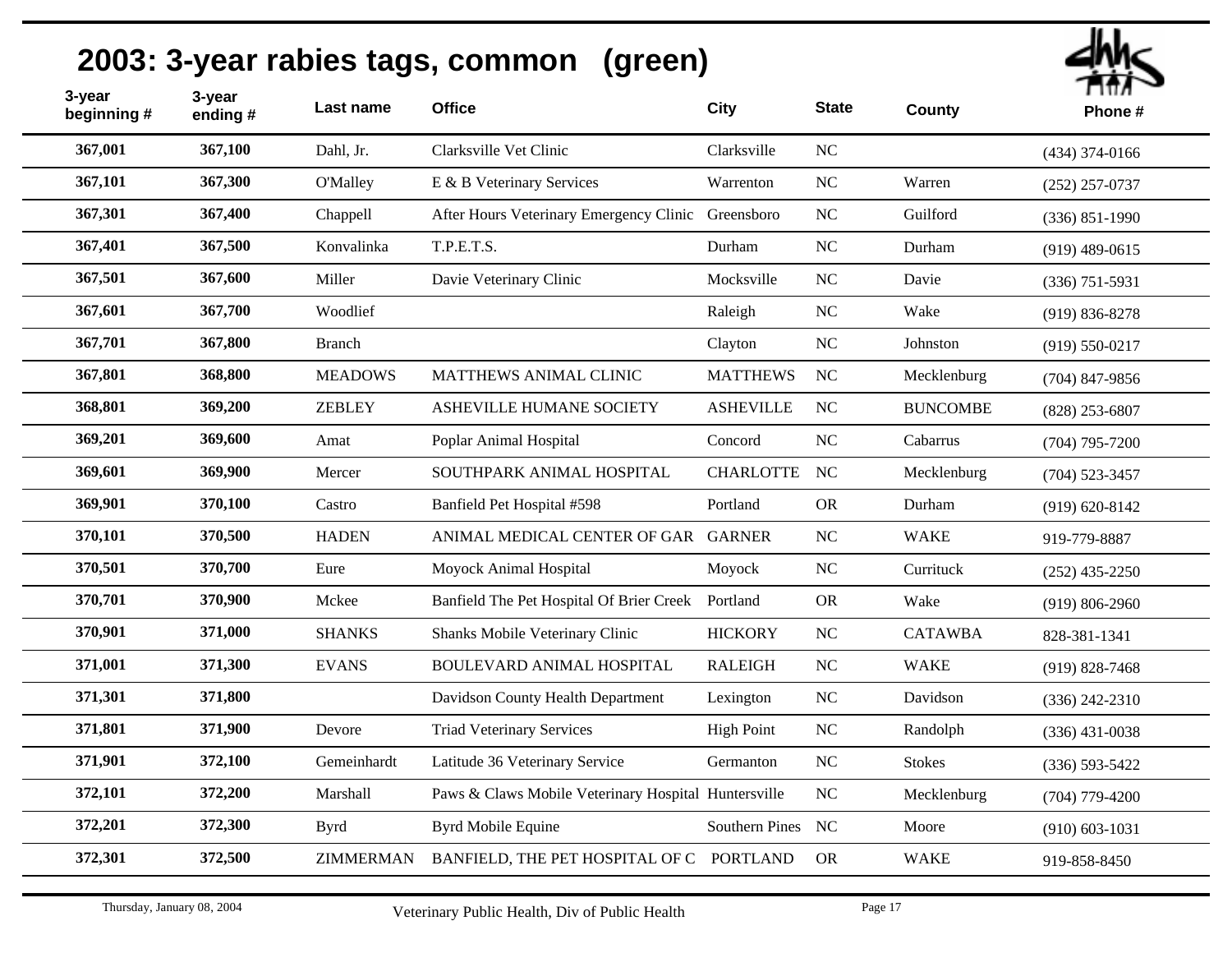| 3-year<br>beginning # | 3-year<br>ending# | Last name       | <b>Office</b>                                   | City                  | <b>State</b> | County           | гшл<br>Phone#      |
|-----------------------|-------------------|-----------------|-------------------------------------------------|-----------------------|--------------|------------------|--------------------|
| 372,501               | 372,800           | Smith           | Four Paws Animal Clinic                         | Chapel Hill           | NC           | Durham           | $(919)$ 942-1788   |
| 372,801               | 373,400           | <b>MILLIREN</b> | THOMASVILLE VETERINARY HOSPI THOMASVILL NC      |                       |              | <b>DAVIDSON</b>  | 336-475-9119       |
| 373,401               | 373,900           | Mc Millian      | Banfield The Pet Hospital #411                  | Portland              | <b>OR</b>    | Forsyth          | $(336)$ 765-8339   |
| 373,901               | 374,000           | <b>HERON</b>    | FLAT RIVER VETERINARY HOSPITA                   | Rougemont             | NC           | <b>DURHAM</b>    | $(919)$ 477-6210   |
| 374,001               | 374,100           | Kordick         |                                                 | Raleigh               | NC           | Wake             | $(919)$ 716-5788   |
| 374,101               | 374,900           | <b>BUCKLEY</b>  | PINEVILLE ANIMAL HOSPITAL                       | <b>PINEVILLE</b>      | NC           | <b>MECKLENBU</b> | 704-552-2005       |
| 374,901               | 375,900           | <b>STIPP</b>    | CLEAR CREEK ANIMAL HOSPITAL                     | <b>CHARLOTTE</b>      | NC           | <b>MECKLENBU</b> | 704-537-8405       |
| 375,901               | 376,100           | <b>MANGUM</b>   | <b>LOCUST ANIMAL CLINIC</b>                     | <b>LOCUST</b>         | NC           | <b>STANLY</b>    | 704-888-6590       |
| 376,101               | 376,600           | Sheegog         | All Pets Animal Hospital                        | <b>Sneads Ferry</b>   | NC           | Onslow           | $(910)$ 327-1100   |
| 376,601               | 377,100           |                 | EDGECOMBE COUNTY HEALTH DEP TARBORO             |                       | NC           | <b>EDGECOMBE</b> | 252-641-7851       |
| 377,101               | 377,300           | Thomas          | Durham County Animal Shelter                    | Durham                | $_{\rm NC}$  | Durham           | $(919)$ 560-0640   |
| 377,301               | 377,400           | Windram         | New Hope Animal Hospital                        | Durham                | NC           | Durham           | $(919)$ 490-2000   |
| 377,401               | 377,500           | Perry           | BANFIELD, THE PET HOSPITAL #597                 | Garner                | NC           | WAKE             | 919-661-1926       |
| 377,501               | 379,500           | Bianco          | Quail Roost Veterinary Hospital                 | Rougemont             | NC           | Durham           | $(919)$ 471-4103   |
| 379,501               | 380,000           | Bowman          | Bowman Animal Hospital & Cat Clinic, In Raleigh |                       | NC           | Wake             | $(919) 847 - 6216$ |
| 380,001               | 380,500           | Levine          | <b>Ironton Animal Hospital</b>                  | Iron Station          | NC           | Lincoln          | $(704) 732 - 4424$ |
| 380,501               | 381,500           | <b>GLENN</b>    | INDIAN TRAIL ANIMAL HOSPITAL                    | <b>INDIAN TRAI NC</b> |              | <b>UNION</b>     | 704-821-7040       |
| 381,501               | 382,000           | Lannon          | <b>Lannons Animal Hospital</b>                  | Elizabeth City        | NC           | Pasquotank       | $(252)$ 335-7708   |
| 382,001               | 382,400           | <b>LYERLY</b>   | WHISPERING PINES ANIMAL HOSPIT CARTHAGE         |                       | NC           | <b>MOORE</b>     | 910-949-2111       |
| 382,401               | 382,800           | Schacht         | Commonwealth Animal Hospital                    | <b>CHARLOTTE</b>      | NC           | Mecklenburg      | 704-370-0767       |
| 382,801               | 382,900           | Woods           | Dogwood Equine Clinic                           | Southern Pines        | NC           | Moore            | $(910)$ 695-0585   |
| 382,901               | 383,000           | Castro          | Banfield Pet Hospital #598                      | Portland              | ${\rm OR}$   | Durham           | $(919) 620 - 8142$ |
| 383,001               | 383,300           | Mckee           | Banfield The Pet Hospital Of Brier Creek        | Portland              | <b>OR</b>    | Wake             | $(919) 806 - 2960$ |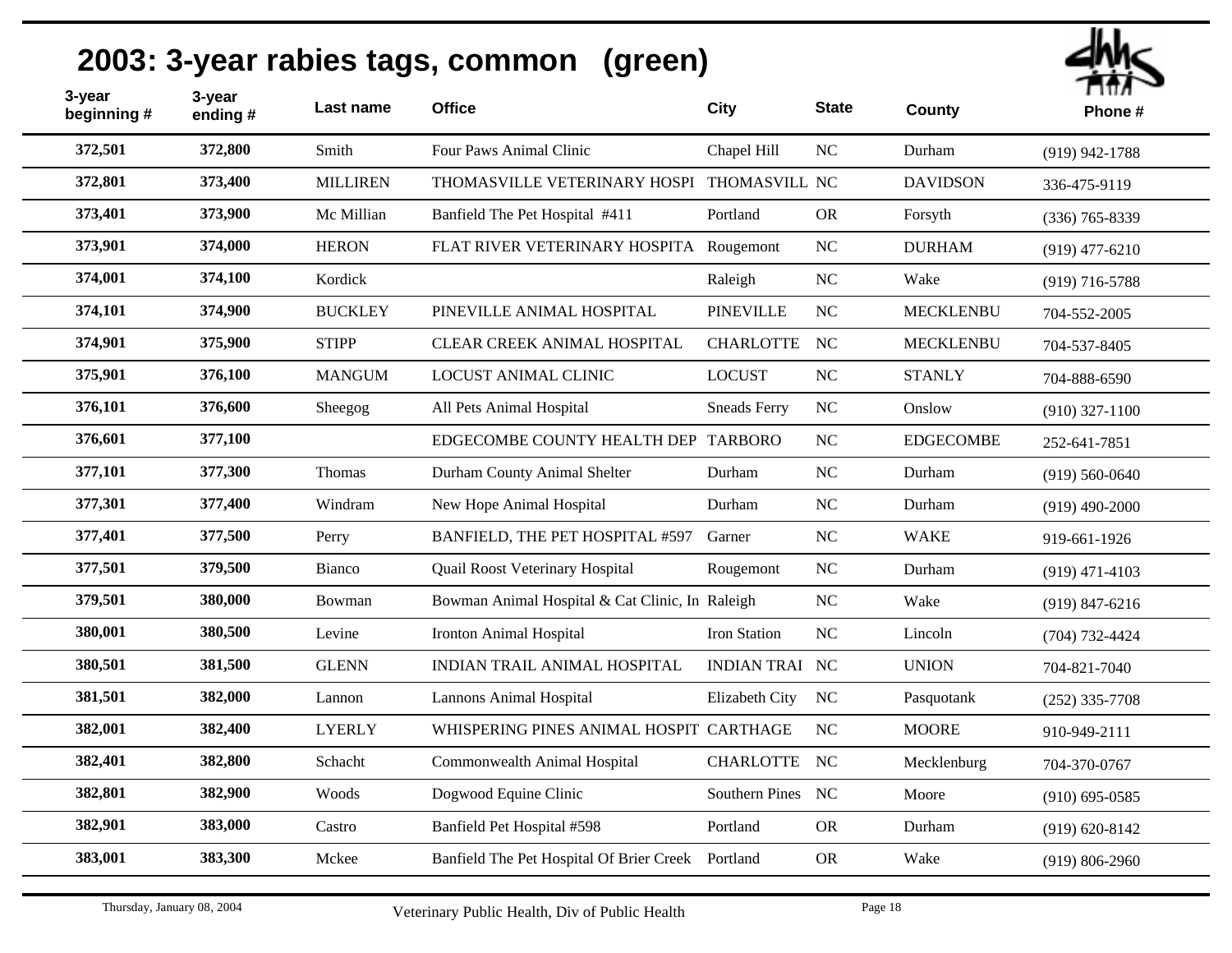| 3-year<br>beginning # | 3-year<br>ending# | Last name        | <b>Office</b>                                  | City             | <b>State</b>   | County           | ПШЛ<br>Phone#      |
|-----------------------|-------------------|------------------|------------------------------------------------|------------------|----------------|------------------|--------------------|
| 383,301               | 384,300           | Wheeler          | Central Carolina Veterinary Hospital           | Burlington       | NC             | Alamance         | $(336)$ 229-0060   |
| 384,301               | 384,400           | <b>HAMRICK</b>   | <b>LEXINGTON LARGE ANIMAL</b>                  | <b>LEXINGTON</b> | NC             | <b>DAVIDSON</b>  | 336-787-4901       |
| 384,401               | 384,600           | Diehl            | TIMBERLYNE ANIMAL CLINIC                       | CHAPEL HILL NC   |                | ORANGE           | 919-968-3047       |
| 384,601               | 384,800           | Miller           | Miller Animal Hospital                         | Matthews         | NC             | Mecklenburg      | $(704)$ 847-0224   |
| 384,801               | 385,000           | Rook             | <b>Coastal Animal Hospital</b>                 | Kitty Hawk       | $\rm NC$       | Dare             | $(252)$ 261-3960   |
| 385,001               | 385,100           | <b>BRIDGES</b>   | <b>Bridges Mobile Service</b>                  | <b>GROVER</b>    | NC             | <b>CLEVELAND</b> | 704-937-3300       |
| 385,101               | 385,200           | <b>BURROUGHS</b> | KNIGHTDALE ANIMAL HOSPITAL                     | KNIGHTDALE NC    |                | <b>WAKE</b>      | 919-261-8861       |
| 385,201               | 385,600           | Moore            | Animal Care Clinic                             | Concord          | NC             | Cabarrus         | $(704) 786 - 6669$ |
| 385,601               | 385,700           | <b>ZEBLEY</b>    | ASHEVILLE HUMANE SOCIETY                       | <b>ASHEVILLE</b> | NC             | <b>BUNCOMBE</b>  | $(828)$ 253-6807   |
| 385,701               | 385,800           | Ferris           | N C S U - C V M Mobile Surgery Hospita Raleigh |                  | NC             | Wake             | $(919) 606 - 2752$ |
| 385,801               | 386,000           | <b>BROWN</b>     | PIPER GLEN ANIMAL HOSPITAL                     | <b>CHARLOTTE</b> | NC             | <b>MECKLENBU</b> | 704-541-7171       |
| 386,001               | 387,000           | Ingram           | <b>Banfield Pet Hospital</b>                   | Pineville        | NC             | Mecklenburg      | $(704)$ 542-8339   |
| 387,001               | 387,500           | <b>COOPER</b>    | PASQUOTANK ANIMAL HOSPITAL                     | ELIZABETH C NC   |                | <b>PASQUOTAN</b> | 252-264-3372       |
| 387,501               | 387,800           | <b>ROUNTREE</b>  | <b>GOOSE CREEK ANIMAL HOSPITAL</b>             | <b>SUNBURY</b>   | NC             | <b>GATES</b>     | 252-465-4831       |
| 387,801               | 387,900           | Castro           | Banfield Pet Hospital #598                     | Portland         | <b>OR</b>      | Durham           | $(919) 620 - 8142$ |
| 387,901               | 388,400           | Stamey           | River City Animal Clinic                       | Elizabeth City   | <b>NC</b>      | Pasquotank       | $(252)$ 338-5040   |
| 388,401               | 388,700           | <b>HOMBS</b>     | <b>Atrium Animal Hospital</b>                  | <b>CHARLOTTE</b> | NC             | Mecklenburg      | $(704)$ 542-2000   |
| 388,701               | 389,000           | Marti            | TRIAD ANIMAL HOSPITAL                          | KERNERSVIL NC    |                | <b>FORSYTH</b>   | $(336)$ 993-6619   |
| 389,201               | 389,400           | Allison          |                                                | Asheville        | N <sub>C</sub> | Buncombe         | $(828)$ 777-7156   |
| 389,401               | 389,600           | <b>STANBERY</b>  | MITCHELL VETERINARY CLINIC                     | SPRUCE PINE NC   |                | <b>MITCHELL</b>  | 828-765-6039       |
| 389,601               | 390,100           | <b>WARREN</b>    | LAKE CROSS VETERINARY HOSPITA DAVIDSON         |                  | NC             | <b>MECKLENBU</b> | 704-948-6300       |
| 390,101               | 390,600           | <b>BROWNING</b>  | CHERRYVILLE ANIMAL HOSPITAL                    | CHERRYVILL NC    |                | <b>GASTON</b>    | 704-435-5475       |
| 390,601               | 390,700           | Bobenhouse       | BANFIELD, THE PET HOSPITAL #406 PORTLAND       |                  | <b>OR</b>      | <b>MECKLENBU</b> | 704-847-7001       |
|                       |                   |                  |                                                |                  |                |                  |                    |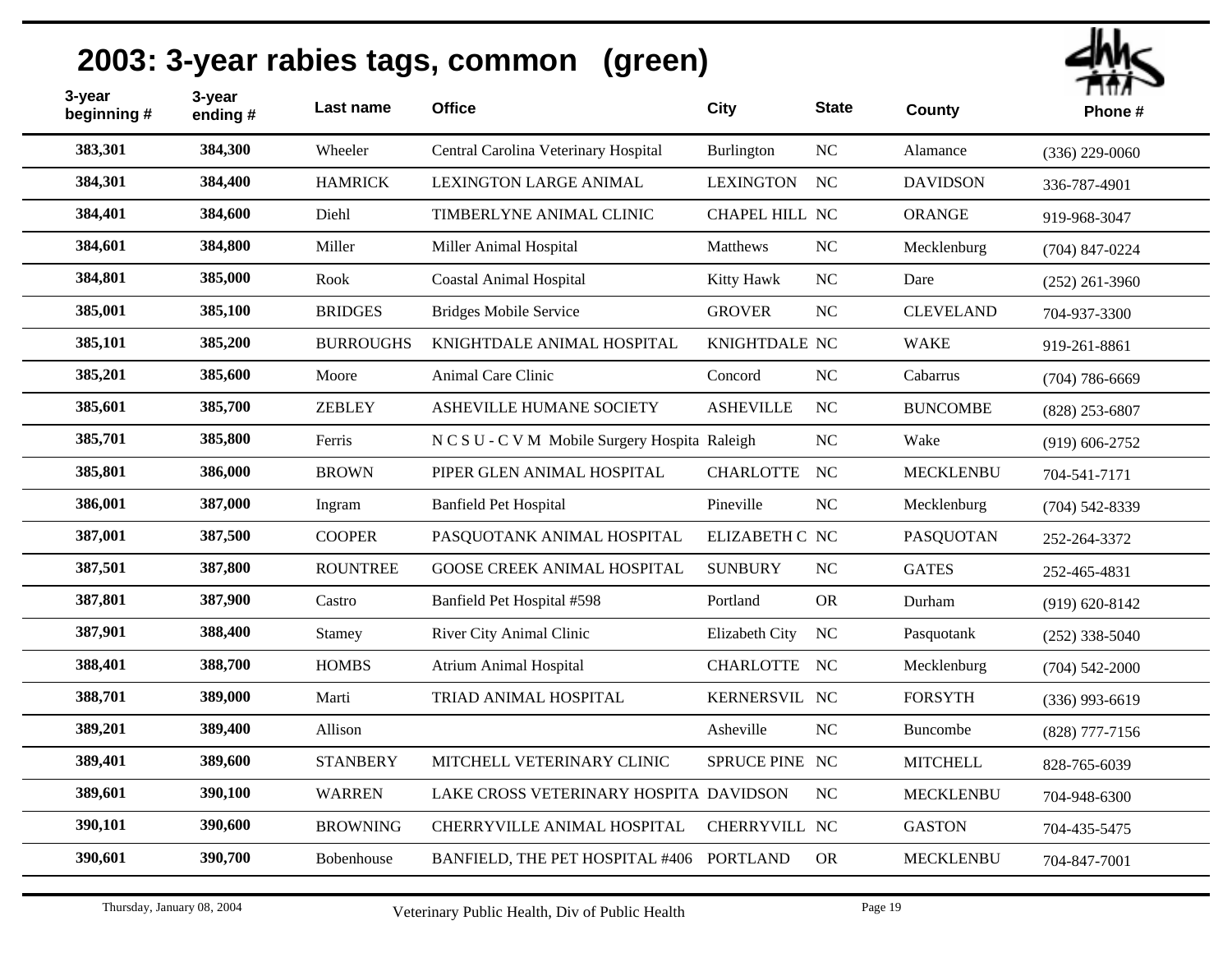| 3-year<br>beginning # | 3-year<br>ending# | Last name        | <b>Office</b>                                | <b>City</b>       | <b>State</b> | County           | т пил<br>Phone#    |
|-----------------------|-------------------|------------------|----------------------------------------------|-------------------|--------------|------------------|--------------------|
| 390,701               | 390,900           | Sands            | <b>Broad Street Veterinary Hospital</b>      | Fuquay Varina NC  |              | Wake             | $(919)$ 557-3206   |
| 390,901               | 391,000           | <b>ROGERS</b>    | ROGERS VETERINARY HOSPITAL                   | <b>SILER CITY</b> | NC           | <b>CHATHAM</b>   | 919-742-3646       |
| 391,101               | 391,100           | <b>BUSH</b>      | MOBILE VETERINARY PRACTICE                   | <b>RALEIGH</b>    | $\rm NC$     | <b>WAKE</b>      | 919-832-2000       |
| 391,101               | 391,900           |                  | EDGECOMBE COUNTY HEALTH DEP TARBORO          |                   | NC           | <b>EDGECOMBE</b> | 252-641-7851       |
| 391,901               | 392,100           | <b>GREENE</b>    | Mc Dowell Veterinary Clinic                  | <b>MARION</b>     | $NC$         | <b>MCDOWELL</b>  | 828-652-8471       |
| 392,101               | 393,100           |                  | NASH COUNTY ANIMAL SHELTER                   | <b>NASHVILLE</b>  | $_{\rm NC}$  | <b>NASH</b>      | 252-459-9855       |
| 393,101               | 393,400           | Perry            | BANFIELD, THE PET HOSPITAL #597              | Garner            | NC           | <b>WAKE</b>      | 919-661-1926       |
| 393,401               | 393,500           | Castro           | Banfield Pet Hospital #598                   | Portland          | <b>OR</b>    | Durham           | $(919) 620 - 8142$ |
| 393,501               | 393,800           | Valashinas       | Banfield The Pet Hospital Of White Oak       | Garner            | NC           | Wake             | $(919)$ 771-2344   |
| 393,801               | 393,900           | Sigmon           | <b>Creature Comforts Animal Hospital</b>     | Cary              | NC           | Wake             | $(919)$ 387-3435   |
| 393,901               | 394,100           | <b>Bradler</b>   | <b>Animal House Calls</b>                    | Hampstead         | NC           | Pender           | $(910)$ 686-4806   |
| 394,101               | 394,200           | <b>LATTIMORE</b> | <b>HOUSE CALL PRACTICE FOR PETS</b>          | <b>RALEIGH</b>    | NC           | <b>WAKE</b>      | 919-874-7406       |
| 394,201               | 394,300           | <b>HILL</b>      | Grays Creek Animal Hospital                  | FAYETTEVIL NC     |              | <b>CUMBERLAN</b> | 910-484-9400       |
| 394,301               | 394,500           | <b>THOMPSON</b>  | Appalachian New River Veterinary Assoc BOONE |                   | NC           | <b>WATAUGA</b>   | 828-264-5621       |
| 394,501               | 395,000           | <b>WRIGHT</b>    | BROWN CREEK ANIMAL HOSPITAL                  | <b>POLKTON</b>    | $\rm NC$     | <b>ANSON</b>     | 704-272-5500       |
| 395,001               | 395,500           | <b>MILLIREN</b>  | THOMASVILLE VETERINARY HOSPI THOMASVILL NC   |                   |              | <b>DAVIDSON</b>  | 336-475-9119       |
| 395,501               | 395,700           | <b>SPINDEL</b>   | ANIMAL ARK VETERINARY HOSPIT                 | <b>CLEMMONS</b>   | <b>NC</b>    | <b>FORSYTH</b>   | 336-778-2738       |
| 395,701               | 396,000           | <b>THOMANN</b>   | Mobile Veterinary Clinic                     | CHARLOTTE NC      |              | Mecklenburg      | 704-522-0677       |
| 396,001               | 396,200           | <b>HAWKINS</b>   | <b>COLONY PARK ANIMAL HOSPITAL</b>           | <b>DURHAM</b>     | NC           | <b>DURHAM</b>    | 919-489-9156       |
| 396,201               | 396,400           | SHEEGOG, JR      | <b>ONSLOW ANIMAL HOSPITAL</b>                | JACKSONVIL NC     |              | <b>ONSLOW</b>    | 910-347-1219       |
| 396,401               | 396,700           | Bobenhouse       | BANFIELD, THE PET HOSPITAL #406              | <b>PORTLAND</b>   | <b>OR</b>    | <b>MECKLENBU</b> | 704-847-7001       |
| 396,701               | 396,900           | <b>FISHER</b>    | FISHER VETERINARY HOSPITAL                   | <b>RALEIGH</b>    | NC           | <b>WAKE</b>      | 919-790-0412       |
| 396,901               | 396,200           | Brown            | <b>State Road Animal Hospital</b>            | <b>State Road</b> | $\rm NC$     | Surry            | $(336) 874 - 2050$ |
|                       |                   |                  |                                              |                   |              |                  |                    |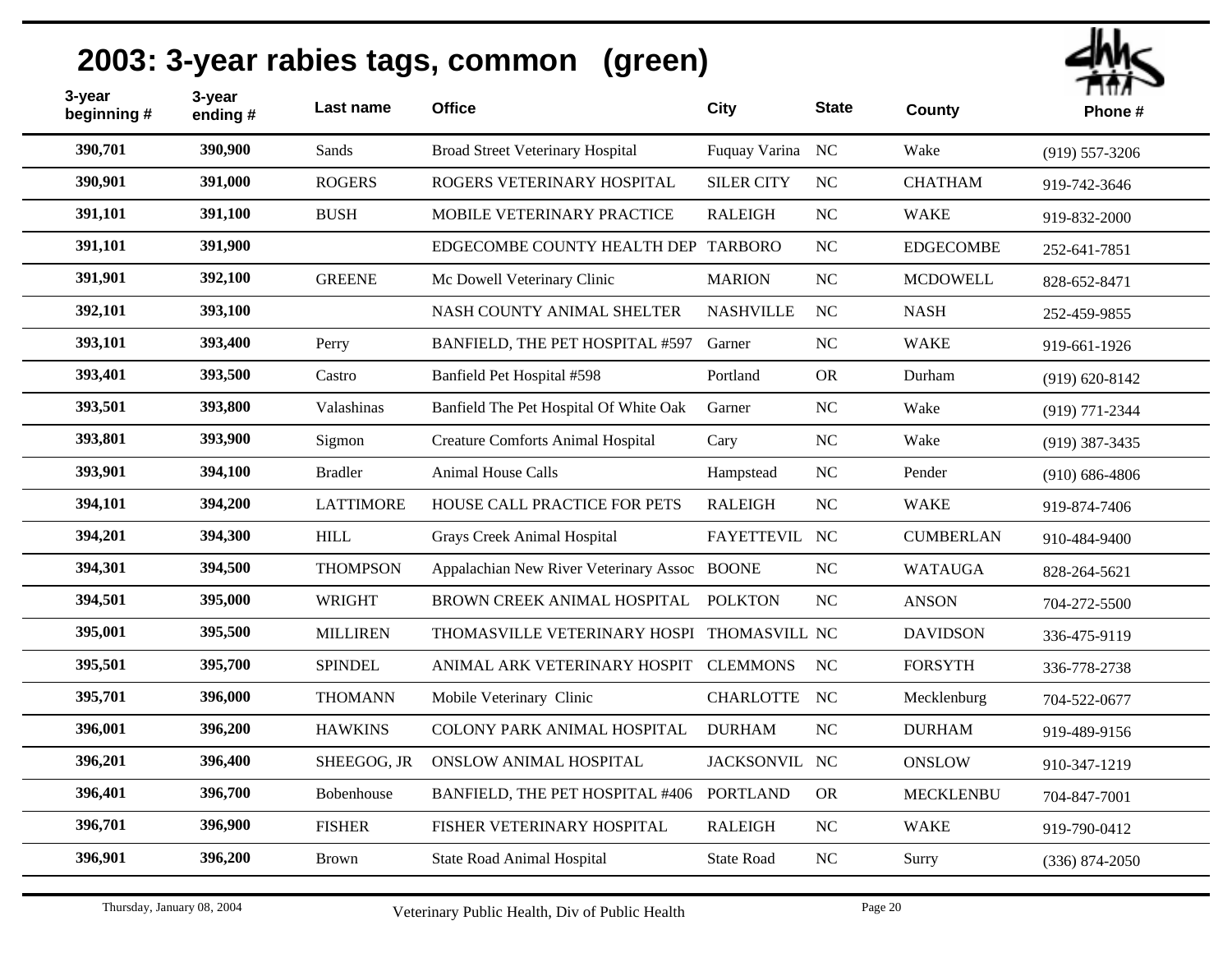| 3-year<br>beginning # | 3-year<br>ending# | Last name        | <b>Office</b>                                  | City               | <b>State</b>   | County           | Пπл<br>Phone#      |
|-----------------------|-------------------|------------------|------------------------------------------------|--------------------|----------------|------------------|--------------------|
| 397,201               | 397,300           | <b>POWELL</b>    | WELLINGTON ANIMAL HOSPITAL                     | <b>CARY</b>        | NC             | <b>WAKE</b>      | 919-851-7475       |
| 397,301               | 397,600           | <b>JONES</b>     | LENOIR VETERINARY HOSPITAL                     | <b>LENOIR</b>      | <b>NC</b>      | <b>CALDWELL</b>  | 828-728-6713       |
| 397,601               | 397,700           | Gemeinhardt      | Latitude 36 Veterinary Service                 | Germanton          | NC             | <b>Stokes</b>    | $(336) 593 - 5422$ |
| 397,701               | 398,000           | Mercer           | SOUTHPARK ANIMAL HOSPITAL                      | <b>CHARLOTTE</b>   | NC             | Mecklenburg      | $(704)$ 523-3457   |
| 398,001               | 398,200           | Hoover, Jr.      | Westside Animal Hospital                       | Durham             | <b>NC</b>      | Durham           | $(919)$ 383-5578   |
| 398,201               | 398,300           | <b>EVANS</b>     | BOULEVARD ANIMAL HOSPITAL                      | <b>RALEIGH</b>     | NC             | <b>WAKE</b>      | $(919) 828 - 7468$ |
| 398,301               | 398,500           | <b>HADEN</b>     | ANIMAL MEDICAL CENTER OF GAR GARNER            |                    | $\rm NC$       | <b>WAKE</b>      | 919-779-8887       |
| 398,501               | 398,700           | <b>LITTLE</b>    | CODDLE CREEK ANIMAL HOSPITAL CONCORD           |                    | NC             | <b>CABARRUS</b>  | 704-795-9005       |
| 398,701               | 398,800           | <b>KARL</b>      | Falconbridge Animal Hospital                   | CHAPEL HILL NC     |                | <b>DURHAM</b>    | 919-403-5591       |
| 398,801               | 398,900           | <b>BURBANK</b>   | <b>Companion Animal Hospital</b>               | <b>SHALLOTTE</b>   | NC             | <b>BRUNSWICK</b> | 910-754-7282       |
| 398,901               | 399,200           | <b>GLANDER</b>   | LAKE HICKORY VETERINARY HOSPI GRANITE FAL NC   |                    |                | <b>CALDWELL</b>  | 828-396-7002       |
| 399,201               | 399,400           | <b>ZIMMERMAN</b> | BANFIELD, THE PET HOSPITAL OF C                | <b>PORTLAND</b>    | <b>OR</b>      | <b>WAKE</b>      | 919-858-8450       |
| 399,401               | 399,500           | <b>BRIDGES</b>   | <b>Bridges Mobile Service</b>                  | <b>GROVER</b>      | NC             | <b>CLEVELAND</b> | 704-937-3300       |
| 399,501               | 399,600           | <b>BROWN</b>     | PIPER GLEN ANIMAL HOSPITAL                     | <b>CHARLOTTE</b>   | NC             | <b>MECKLENBU</b> | 704-541-7171       |
| 399,601               | 399,700           | <b>FISHER</b>    | VETERINARY HOUSECALLS OF HIC                   | <b>HICKORY</b>     | NC             | <b>CATAWBA</b>   | 828-345-1998       |
| 399,701               | 399,900           | Darch            | North Wake Animal Hospital                     | <b>Wake Forest</b> | N <sub>C</sub> | Wake             | $(919) 556 - 1121$ |
| 399,901               | 400,200           | James            | <b>JAMES ANIMAL HOSPITAL</b>                   | <b>SALISBURY</b>   | NC             | <b>ROWAN</b>     | 704-636-1100       |
| 400,201               | 400,300           | Moore            | Animal Care Clinic                             | Concord            | $\rm NC$       | Cabarrus         | $(704) 786 - 6669$ |
| 400,301               | 400,400           | Hutsell          | <b>Fairview Animal Hospital</b>                | Fairview           | <b>NC</b>      | <b>Buncombe</b>  | $(828) 628 - 3557$ |
| 400,401               | 400,500           | <b>BULLUCK</b>   | EASTERN EQUINE VETERINARY SER Farmville        |                    | NC             | <b>GREENE</b>    | $(252)$ 753-3162   |
| 400,501               | 400,600           | Sabin            | <b>Oxford Veterinary Hospital</b>              | Oxford             | <b>NC</b>      | Granville        | $(919) 693 - 6911$ |
| 400,601               | 400,800           | <b>MANNING</b>   | WAKE FOREST ANIMAL HOSPITAL                    | WAKE FORES NC      |                | <b>WAKE</b>      | 919-556-1000       |
| 400,801               | 400,900           | Swanson          | The Kindness Mobile Spay/Neuter Clinic Newport |                    | $\rm NC$       | Carteret         | $(252)$ 726-1680   |